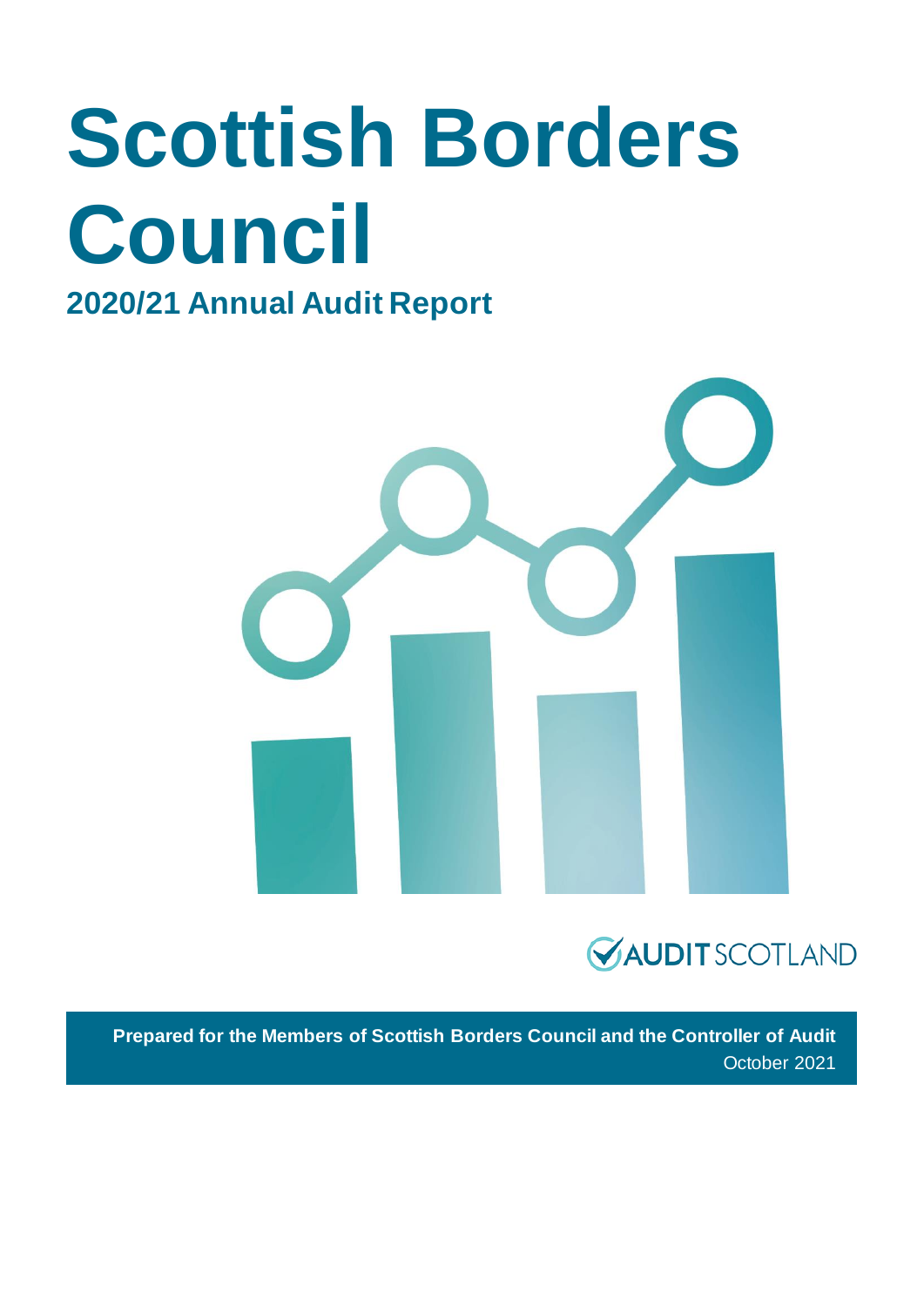### **Contents**

| Key messages                        | 3              |
|-------------------------------------|----------------|
| <b>Introduction</b>                 | 4              |
| 1. Audit of 2020/21 annual accounts | $\overline{7}$ |
| 2. Financial management             | 13             |
| 3. Financial sustainability         | 20             |
| 4. Governance and transparency      | 23             |
| 5. Best Value                       | 26             |
| <b>Appendix 1</b>                   | 29             |
| <b>Appendix 2</b>                   | 33             |
| <b>Appendix 3</b>                   | 37             |
| <b>Appendix 4</b>                   | 38             |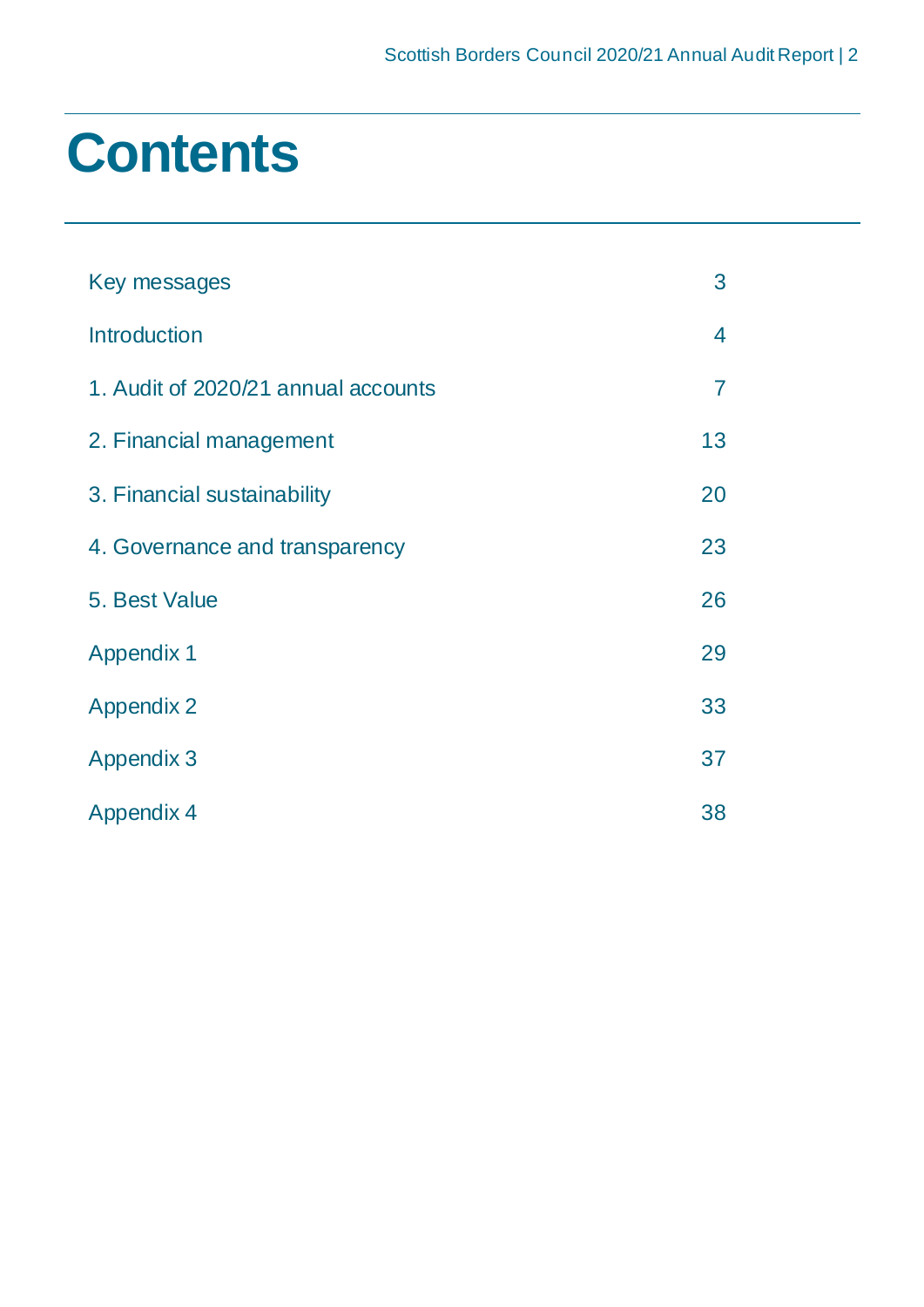## <span id="page-2-0"></span>**Key messages**

### **2020/21 annual accounts**

**1** Our audit opinions on the annual accounts of the council, its group and the six section 106 charities administered by the council are unmodified.

#### **Financial management**

**2** The council has appropriate and effective financial management and has a good track record of delivering services within budget. It operated within revised budget having received additional funding of £27.0 million from the Scottish Government, £15.7 million of which has been carried forward as earmarked reserves for 2021/22.

### **Financial Sustainability**

**3** The Covid-19 pandemic has had a significant impact on the short-term finances of the council and the impact of this on medium/longer term planning is still to be fully evaluated.

#### **Governance and transparency**

**4** The governance arrangements introduced in response to the pandemic are appropriate and operated effectively. There is effective scrutiny, challenge and informed decision making.

### **Best Value**

- **5** The council has an appropriate and effective best value framework in place.
- **6** Our Best Value Assurance Report on the council was published in October 2019 and found that the council had made steady progress since the previous Best Value report. The council has an action plan in place to address the recommendations from the report. Progress on implementing the action plan has been limited during 2020/21 as the council responded to the Covid-19 pandemic.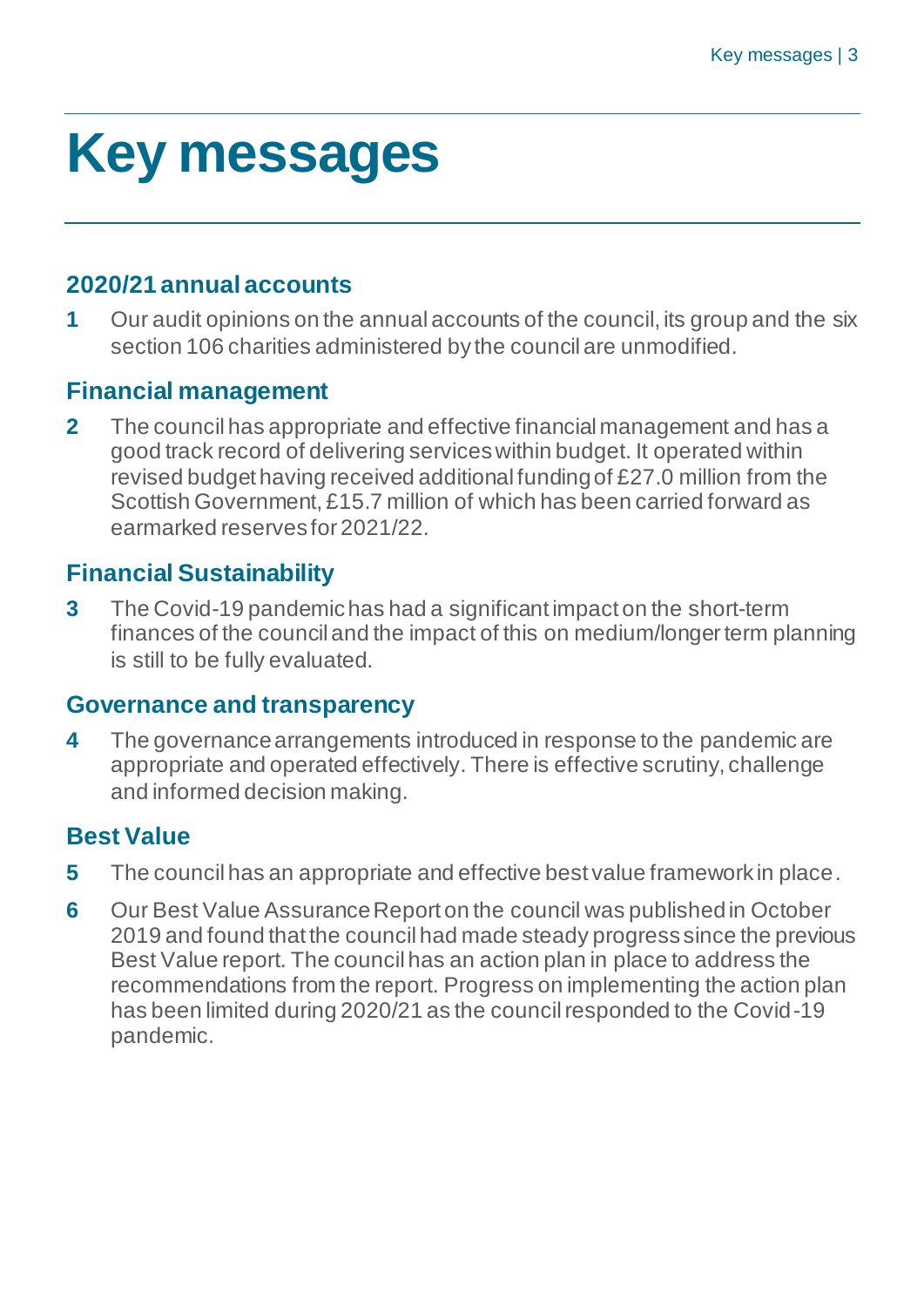## <span id="page-3-0"></span>**Introduction**

**1.** This report summarises the findings arising from the 2020/21 audit of the Scottish Borders Council (the council) and its group.

**2.** The scope of the audit was set out in our 2020/21 Annual Audit Plan presented to the meeting of the Audit and Scrutiny Committee on 8 March 2021. This report comprises the findings from:

- an audit of the annual accounts
- consideration of the four audit dimensions that frame the wider scope of public audit set out in the [Code of Audit Practice 2016](http://www.audit-scotland.gov.uk/report/code-of-audit-practice-2016) namely, financial management, financial sustainability, governance and transparency and value for money.
- **3.** The main elements of our audit work in 2020/21 have been:
	- an audit of the annual accounts of the council and its group including the statement of accounts of the six section 106 charities administered by the council and the issue of independent auditor's reports setting out our opinions
	- a review of the council's key financial systems
	- audit work covering the council's arrangements for securing best value
	- consideration of the four audit dimensions.

**4.** The global coronavirus pandemic has had a considerable impact on the Scottish Borders Council during 2020/21. This has had significant implications for the services it delivers, sickness absence levels, and the suspension of nonessential projects and activities, such as capital construction. Risks related to the pandemic were included in our Annual Audit Plan and revisited on receipt of the unaudited accounts. No new emerging risks were identified on receipt of the unaudited accounts.

#### **Adding value through the audit**

- **5.** We add value to the council through the audit by:
	- identifying and providing insight on significant risks, and making clear and relevant recommendations
	- sharing intelligence and good practice through our national reports [\(Appendix 4\)](#page-37-0) and good practice guides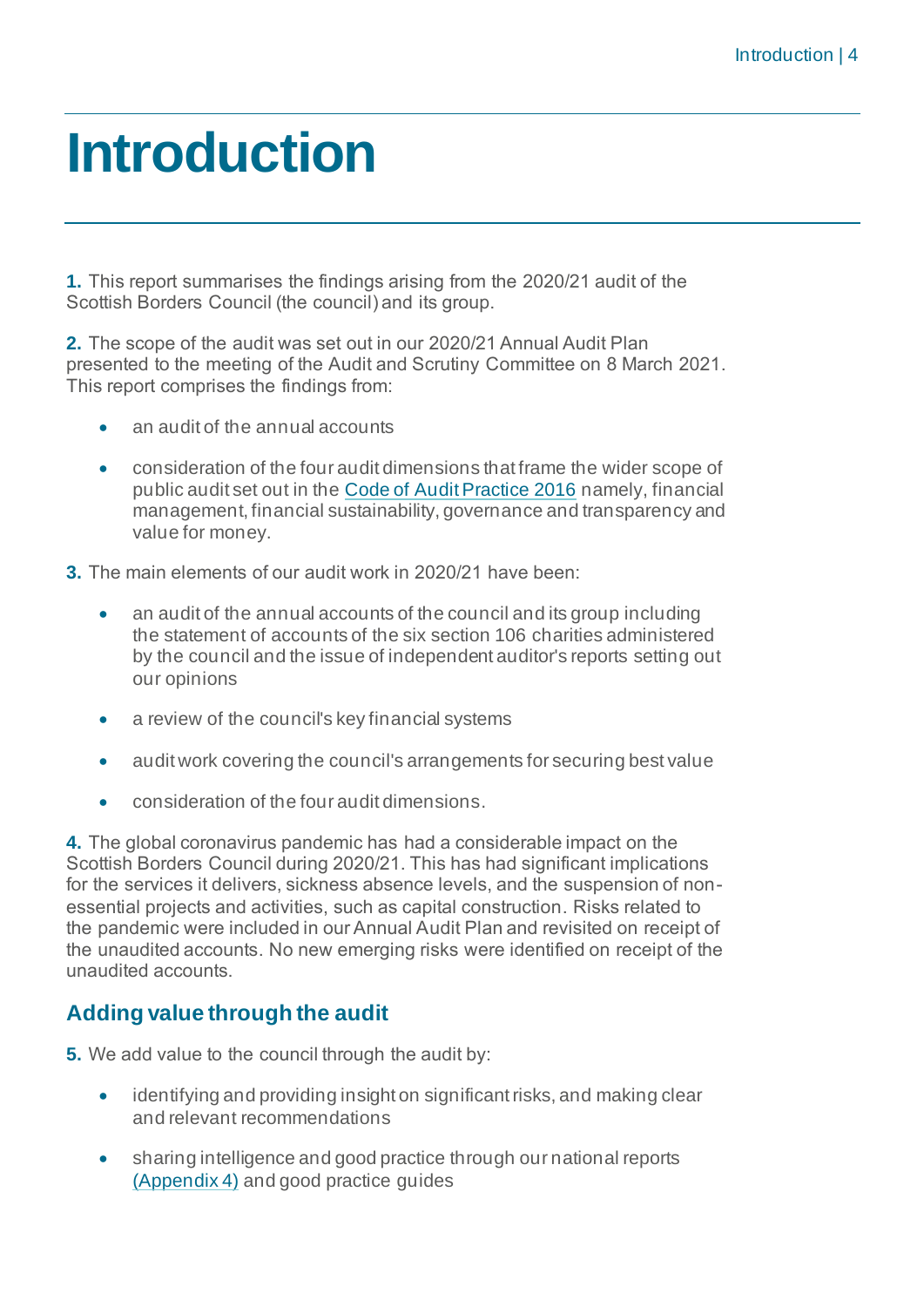• providing clear and focused conclusions on the appropriateness, effectiveness and impact of corporate governance, performance management arrangements and financial sustainability.

#### **Responsibilities and reporting**

**6.** The council has primary responsibility for ensuring the proper financial stewardship of public funds. This includes preparing annual accounts that are in accordance with proper accounting practices.

**7.** The council is also responsible for compliance with legislation, and putting arrangements in place for governance, propriety and regularity that enable it to successfully deliver its objectives.

**8.** Our responsibilities as independent auditor appointed by the Accounts Commission are established by the Local Government in Scotland Act 1973, the [Code of Audit Practice 2016](http://www.audit-scotland.gov.uk/report/code-of-audit-practice-2016) and supplementary guidance, and International Standards on Auditing in the UK.

**9.** As public sector auditors we give independent opinions on the annual accounts. Additionally, we conclude on:

- the effectiveness of the council's performance management **arrangements**
- the suitability and effectiveness of corporate governance arrangements, and financial position
- the arrangements for securing financial sustainability and
- Best Value arrangements.

**10.** Further details of the respective responsibilities of management and the auditor can be found in the [Code of Audit Practice 2016.](http://www.audit-scotland.gov.uk/report/code-of-audit-practice-2016) and supplementary guidance.

**11.** This report raises matters from our audit. Weaknesses or risks identified are only those which have come to our attention during our normal audit work and may not be all that exist. Communicating these does not absolve management from its responsibility to address the issues we raise and to maintain adequate systems of control.

**12.** Our annual audit report contains an agreed action plan at [Appendix 1](#page-10-0) setting out specific recommendations, responsible officers and dates for implementation. It also includes outstanding actions from last year and the steps being taken to implement them.

#### **Auditor Independence**

**13.** Auditors appointed by the Accounts Commission or Auditor General must comply with the Code of Audit Practice and relevant supporting guidance. When auditing the financial statements auditors must comply with professional standards issued by the Financial Reporting Council and those of the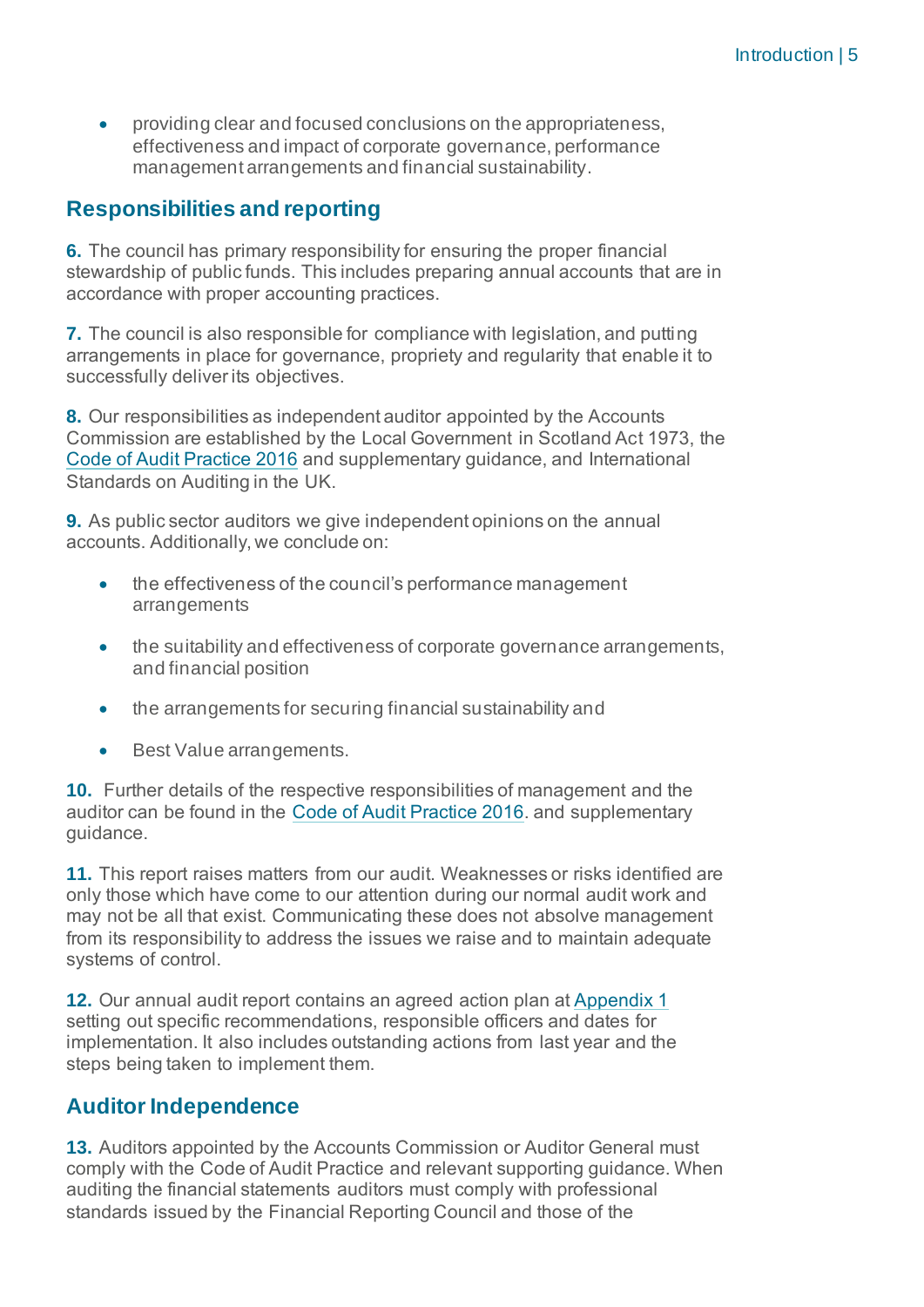professional accountancy bodies. We can confirm that we comply with the Financial Reporting Council's Ethical Standard. We can also confirm that we have not undertaken any non-audit related services and therefore the 2020/21 audit fee of £287,500 as set out in our Annual Audit Plan remains unchanged. We are not aware of any relationships that could compromise our objectivity and independence.

**14.** This report is addressed to both the council and the Controller of Audit and will be published on Audit Scotland's website [www.audit-scotland.gov.uk](http://www.audit-scotland.gov.uk/) in due course. We would like to thank management and staff who have been involved in our work for their cooperation and assistance during the audit.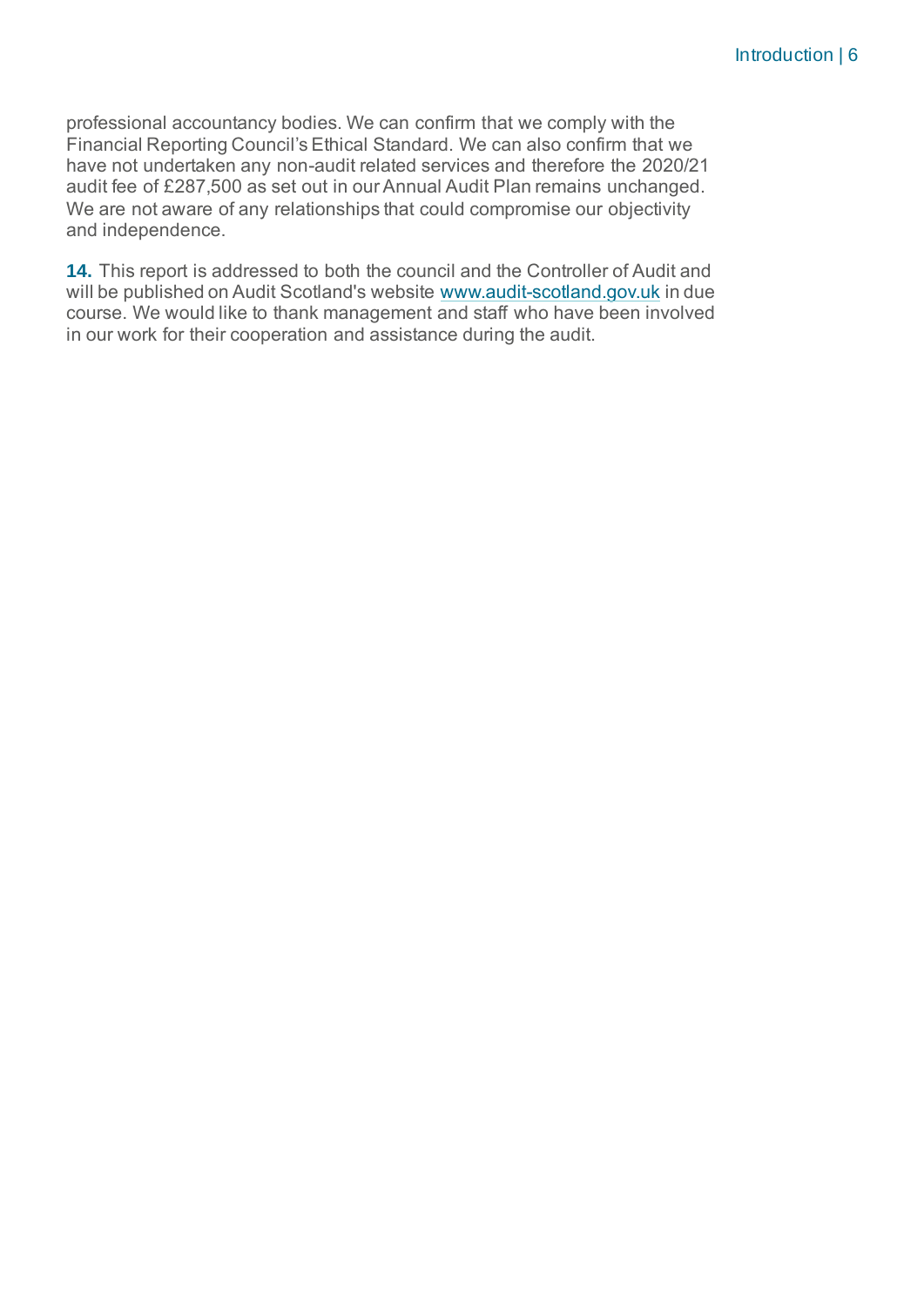# <span id="page-6-0"></span>**1. Audit of 2020/21 annual accounts**

The principal means of accounting for the stewardship of resources and performance

### **Main judgements**

Our audit opinions on the annual accounts of the council, its group and the six section 106 charities administered by the council are unmodified.

#### **Our audit opinions on the annual accounts are unmodified**

**15.** The accounts for the council and its group for the year ended 31 March 2021 are due to be approved by the council on 28 October 2021. As reported in the independent auditor's report:

- the financial statements give a true and fair view and were properly prepared in accordance with the financial reporting framework
- the audited part of the remuneration report, management commentary and the annual governance statement were all consistent with the financial statements and properly prepared in accordance with the relevant regulations and guidance.

#### **The Covid-19 pandemic had no impact on audit evidence**

**16.** The working papers provided with the unaudited accounts were of a good standard and finance staff provided support to the audit team. This helped ensure that the audit of the annual accounts process ran smoothly. Due to social distancing requirements, and applying modern technology, the audit was conducted remotely.

**17.** The completeness and accuracy of accounting records and the extent of information and explanations that we required for our audit were not affected by remote working and we were able to obtain the evidence we required.

#### **The annual accounts were signed off in line with the timescales permitted to reflect Covid-19**

**18.** As a result of the continuing impact of Covid-19, the submission deadlines for Local Government audited annual accounts and annual audit reports have been set at 30 November 2021.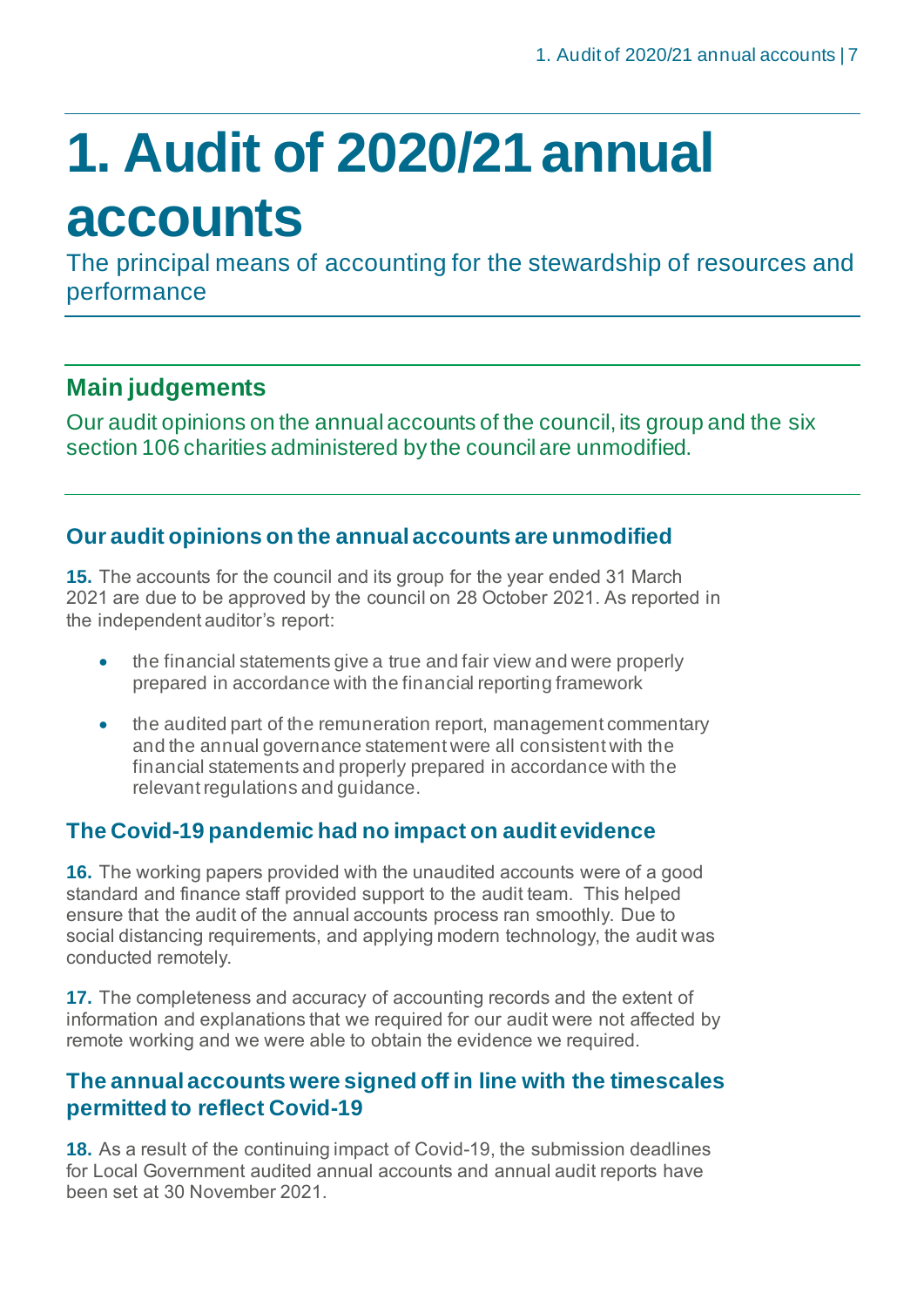**19.** The council chose to submit the unaudited accounts in line with the normal timetable. The unaudited annual report and accounts were received in line with our agreed audit timetable, on 29 June 2021.

**20.** Although later than first planned, the audited annual accounts are due to be signed off a month later than the normal timetable and in line with the revised timetable permitted to reflect the impact of Covid-19.

#### **Our audit opinions on Section 106 charities were unmodified**

**21.** Due to the interaction of section 106 of the Local Government in Scotland Act 1973 with the charities' legislation, a separate independent auditor's report is required for the statement of accounts of each registered charity where members of Scottish Borders Council are sole trustees, irrespective of the size of the charity.

**22.** When the unaudited accounts were presented to the Audit and Scrutiny Committee on 29 June 2021, members noted the expenditure in some charities during 2020/21 was not as high as they would have expected, given the purpose of these charities is to generate an income for community use. The council is currently working on ways to increase awareness of these charities and the funding on offer amongst the communities they serve.

<span id="page-7-0"></span>**23.** Our testing of the Common Good Fund identified a historic error of £0.1 million relating to the valuation of common good assets, which has not been adjusted for in the 2020/21 accounts for both the council and Common Good Fund accounts. Whilst this amount is above performance materiality for the Common Good Fund accounts, it is well below overall materiality for both the Common Good and council accounts and is judged to be an isolated error. Therefore, our audit approach was not modified.

**24.** Due to Covid-19, the council has made limited progress in 2020/21 in reducing the number of section 106 charities.

**25.** Our audit opinions on the Section 106 charities are unmodified.

#### **There were no objections raised to the annual accounts**

**26.** The Local Authority Accounts (Scotland) Regulations 2014 require local government bodies to publish a public notice on its website that includes details of the period for inspecting and objecting to the accounts. This must remain on the website throughout the inspection period. The council complied with the regulations. There were no objections to the 2020/21 accounts.

#### **Whole of Government Accounts**

**27.** HM Treasury have informed local government bodies in Scotland that the data collection tool, to facilitate the Whole of Government Accounts return, will not be available until December 2021 at the earliest. When the data tool is available and the return is available for audit, we intend to complete the required assurance statement and submit it to the National Audit Office.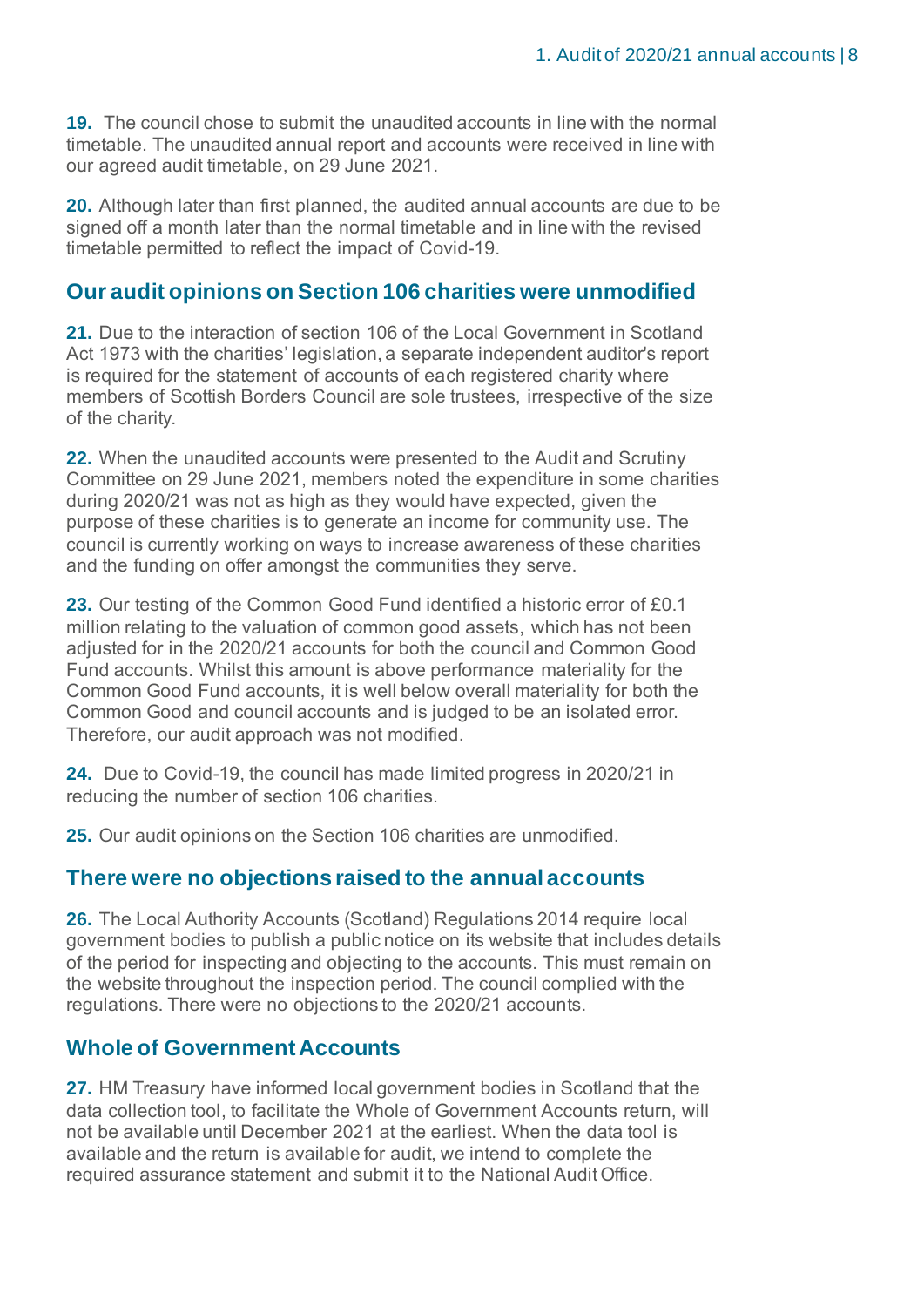#### **Overall materiality is £4 million**

**28.** We apply the concept of materiality in both planning and performing the audit and in evaluating the effect of identified misstatements on the audit. We also apply the concept of materiality to uncorrected misstatements, if any, on the financial statements and in forming the opinion in the auditor's report. We identify a benchmark on which to base overall materiality, such as gross expenditure, and apply what we judge to be the most appropriate percentage level for calculating materiality values.

**29.** The determination of materiality is based on professional judgement and is informed by our understanding of the entity and what users are likely to be most concerned about in the annual accounts. In assessing performance materiality, we have considered factors such as our findings from previous audits, any changes in business processes and the entity's control environment including fraud risks.

**30.** Our initial assessment of materiality for the annual accounts was carried out during the planning phase of the audit. This was reviewed and revised on receipt of the unaudited annual accounts and is summarised in [Exhibit 1.](#page-8-0)

#### <span id="page-8-0"></span>**Exhibit 1 Materiality values**

| <b>Materiality level</b>   | <b>Planning Amount</b><br><b>(based on 2019/20</b><br>accounts) | <b>Revised Amount</b><br>(based on 2020/21<br>accounts) |
|----------------------------|-----------------------------------------------------------------|---------------------------------------------------------|
| <b>Overall materiality</b> | £3.8 million                                                    | £4 million                                              |
| Performance materiality    | £2.3 million                                                    | £2.4 million                                            |
| Reporting threshold        | £95 thousand                                                    | £100 thousand                                           |

Source: Audit Scotland

#### **Appendix 2 identifies the main risks of material misstatement and our audit work performed to address these**

**31.** Appendix 2 [provides our assessment of the risks of material misstatement](#page-32-0)  [in the annual accounts and any wider audit dimension risks. These risks](#page-32-0)  [influence our overall audit strategy, the allocation of staff resources to the audit](#page-32-0)  [and indicate how the efforts of the team were directed. The appendix identifies](#page-32-0)  [the work we undertook to address these risks and our conclusions from this](#page-32-0)  [work.](#page-32-0)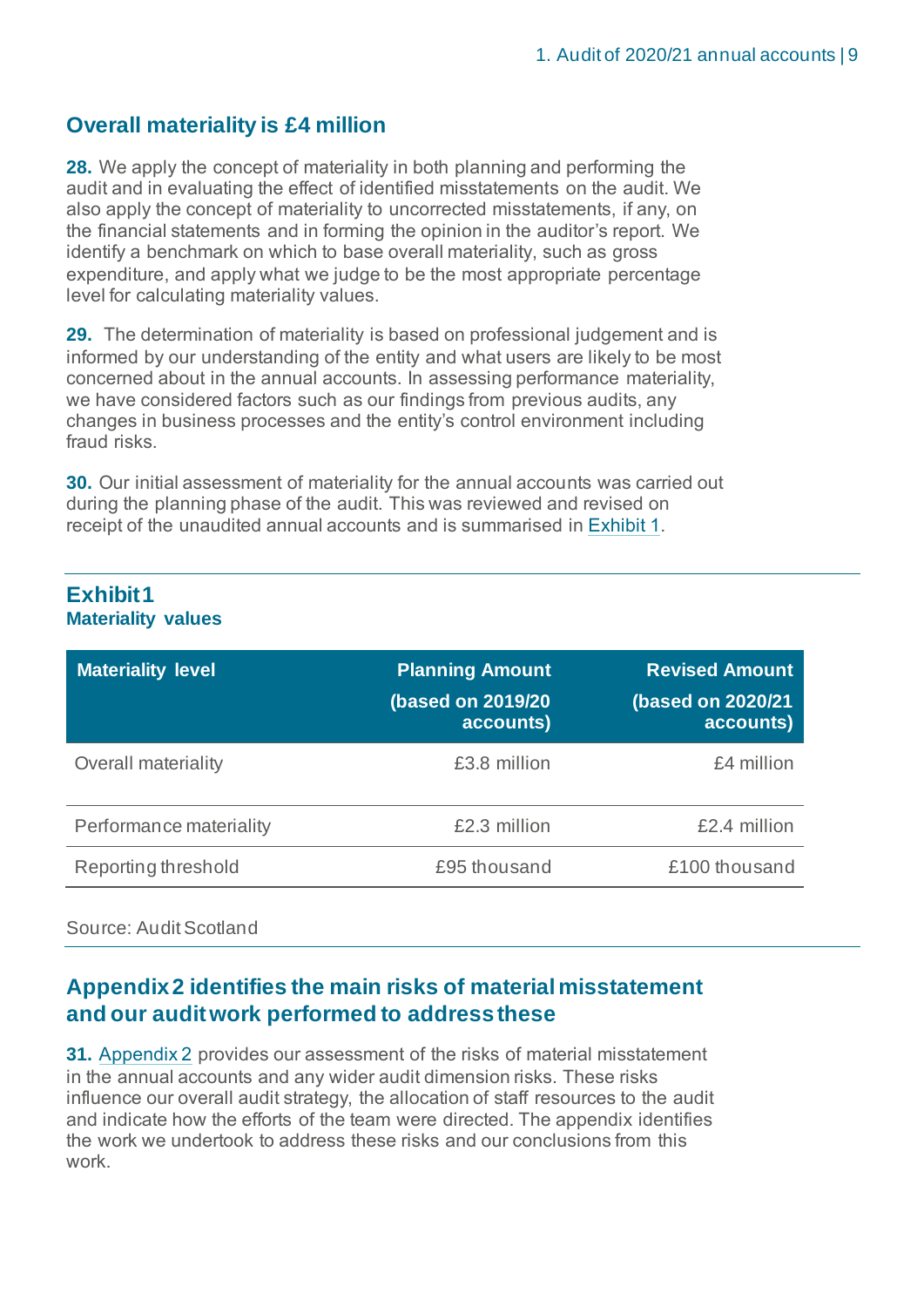#### **Significant findings from the audit in accordance with ISA 260**

**32.** International Standard on Auditing (UK) 260 requires us to communicate significant findings from the audit to those charged with governance, including our view about the qualitative aspects of the body's accounting practices. These are summarised in [Exhibit 2](#page-9-0) and are included in the action plan at [Appendix 1.](#page-10-0)

#### <span id="page-9-0"></span>**Exhibit 2**

#### **Significant findings from the audit of the financial statements**

#### **Issue Resolution**

#### **1. Asset valuations**

The Balance Sheet includes property, plant and equipment with a total value of £607 million. The council has a five-year rolling valuation programme as detailed in Note 12 of the accounts.

In line with the Council's asset policy, assets were revalued at 1 April 2020.

As 2020/21 has been an exceptional year with the Covid-19 pandemic, which affected how the council operated, we needed further evidence for the asset values at 31 March 2021. The valuer's certificate also included material uncertainty which was inconsistent with the latest guidance from the Royal Institute of Chartered Surveyors (RICS).

We sought additional information from the valuer that asset values remained unchanged in the 12 months to 31 March 2021. The valuer confirmed values remained unchanged, and also updated their certificate to remove material valuation uncertainty.

Note 12 of the accounts was amended to remove material valuation uncertainty which reflects the latest guidance from RICS. Whilst uncertainty remains, there is better information available on labour and material costs, in the 18 months since the Covid-19 pandemic began.

We considered the evidence in its wider context and confirmed that the asset values for the council were consistent with RICS guidance.

We also sought assurances from the Director Finance and Corporate Governance that there had been no impairment on other asset categories not subject to revaluation this year and that values had not changed significantly in the 12 months since 1 April 2020.

#### **Recommendation 1**

The council should: review their asset policy and consider valuing assets at year ending 31 March, rather than year beginning 1 April, to remove uncertainty in asset values; and consider valuing 20% of each asset category annually rather than each asset category every five years which can lead to large swings in asset values.

(refer [Appendix 1,](#page-10-0) action plan 1)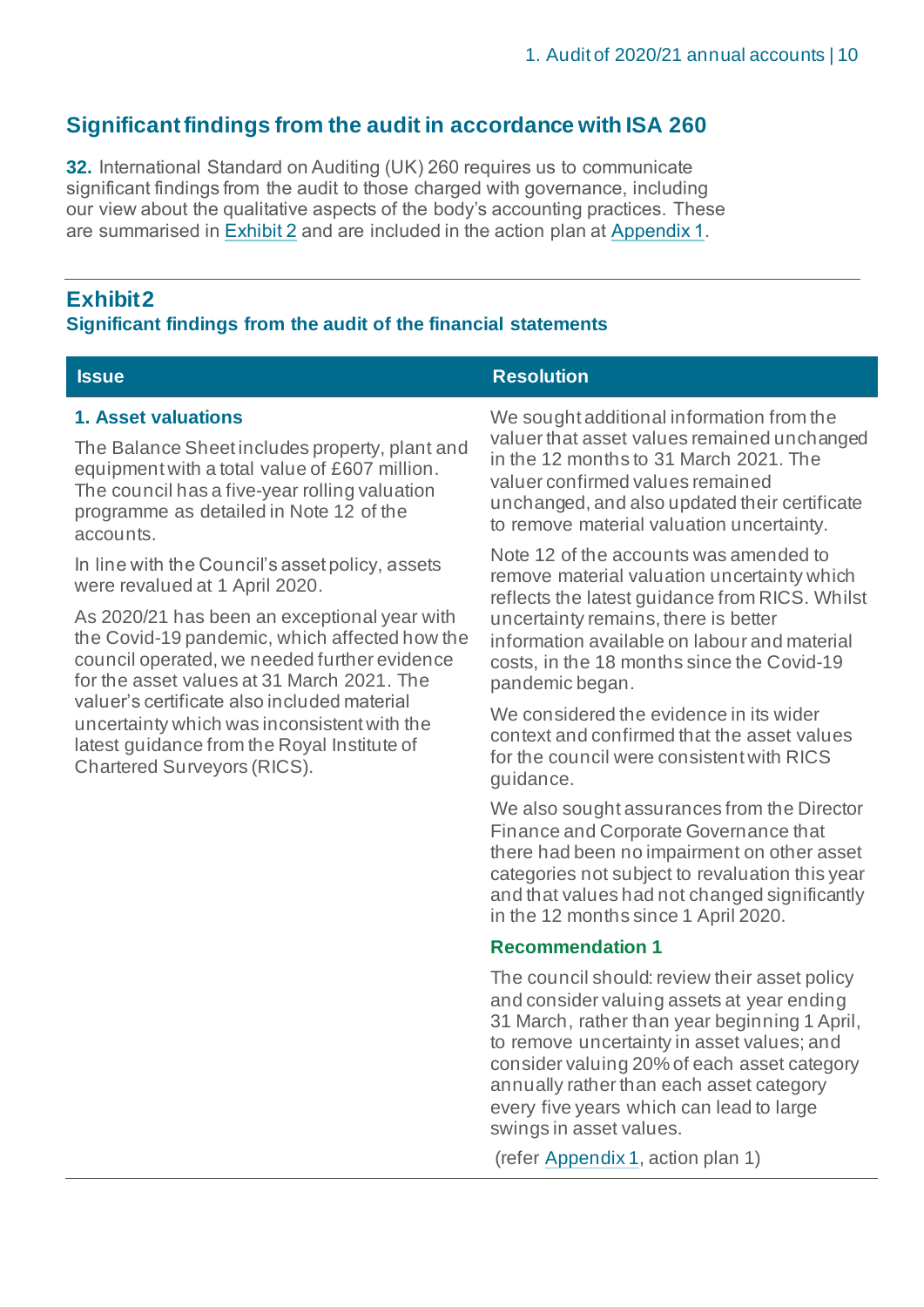<span id="page-10-1"></span>

| <b>Issue</b>                                                                                                                                                                                                                                                                                                                                                                                                                                                                                                                                                                                         | <b>Resolution</b>                                                                                                                                                                                                                                                                                                                                                                                                                                                                                                                                                                                                |  |
|------------------------------------------------------------------------------------------------------------------------------------------------------------------------------------------------------------------------------------------------------------------------------------------------------------------------------------------------------------------------------------------------------------------------------------------------------------------------------------------------------------------------------------------------------------------------------------------------------|------------------------------------------------------------------------------------------------------------------------------------------------------------------------------------------------------------------------------------------------------------------------------------------------------------------------------------------------------------------------------------------------------------------------------------------------------------------------------------------------------------------------------------------------------------------------------------------------------------------|--|
| 2. Assets on common good land<br>A judicial review, published in August 2020<br>relating to Angus Council, concluded that all<br>council assets built on Common Good land<br>cannot be considered as owned separately from<br>the land they stand on and are therefore<br>Common Good assets. This is a new legal<br>ruling with wide ranging impact on all Common<br>Good funds across Scotland.<br>Scottish Borders Council has a number of<br>operational assets which stand on Common<br>Good land. The full list of affected assets is still<br>to be determined. The council is in the process | Operational assets which stand on Common<br>Good land and are used to deliver council<br>services can be considered in substance, if<br>not legal form, to be finance leases, i.e. the<br>council bears all the risks and rewards of<br>asset ownership, even though the Common<br>Good is the legal owner. Assets leased under<br>finance leases are shown on the Balance<br>Sheet of the lessee, so the 2020/21 council<br>accounts, which include these assets in the<br>Balance Sheet and Note 12 Property, Plant<br>and Equipment, are not likely to be materially<br>misstated.<br><b>Recommendation 2</b> |  |
| of reviewing the legal and accounting<br>implications of the judicial ruling and expects to                                                                                                                                                                                                                                                                                                                                                                                                                                                                                                          | (refer Appendix 1, action plan 2)                                                                                                                                                                                                                                                                                                                                                                                                                                                                                                                                                                                |  |
| conclude the process in time for the preparation<br>of the 2021/22 accounts.                                                                                                                                                                                                                                                                                                                                                                                                                                                                                                                         | The council should conclude the process of<br>reviewing the legal and accounting<br>implications of the judicial ruling by March<br>2022 and make any accounting adjustments<br>in the 2021/22 annual accounts of the council<br>and Common Good Funds.                                                                                                                                                                                                                                                                                                                                                          |  |
| 3. Internal recharges to the capital budget                                                                                                                                                                                                                                                                                                                                                                                                                                                                                                                                                          | The council should revisit the rationale and<br>calculations to confirm the basis for<br>recharges remains relevant and accurate so<br>that the amount that has been capitalised is<br>defensible.                                                                                                                                                                                                                                                                                                                                                                                                               |  |
| Through our testing of new assets we learned<br>that they included some internal recharges to<br>capital expenditure, for work such as architect<br>fees and road overlays. However, the evidence                                                                                                                                                                                                                                                                                                                                                                                                    |                                                                                                                                                                                                                                                                                                                                                                                                                                                                                                                                                                                                                  |  |
| to support the amounts recharged was not clear                                                                                                                                                                                                                                                                                                                                                                                                                                                                                                                                                       | <b>Recommendation 3</b>                                                                                                                                                                                                                                                                                                                                                                                                                                                                                                                                                                                          |  |
| or comprehensive.                                                                                                                                                                                                                                                                                                                                                                                                                                                                                                                                                                                    | (refer Appendix 1, action plan 3)                                                                                                                                                                                                                                                                                                                                                                                                                                                                                                                                                                                |  |
| 4. Scottish Water balance<br>The council collects water/sewage rates on<br>behalf of Scottish Water as an agency                                                                                                                                                                                                                                                                                                                                                                                                                                                                                     | Management have agreed to liaise with<br>Scottish Water to address this matter.<br><b>Recommendation 4</b>                                                                                                                                                                                                                                                                                                                                                                                                                                                                                                       |  |
| arrangement as part of Council Tax collection.<br>In the accounts, Note 30 Creditors includes a                                                                                                                                                                                                                                                                                                                                                                                                                                                                                                      | (refer Appendix 1, action point 4)                                                                                                                                                                                                                                                                                                                                                                                                                                                                                                                                                                               |  |

<span id="page-10-4"></span>**5. Non-Domestic Rates (NDR)**

mostly historic from 2014/15 onwards.

Councils collect non-domestic rates on behalf of the Scottish Government who then distribute funding to councils based on council mid-year forecasts of collection, and policy decisions in the Scottish Budget. At 31 March, the debtor/creditor from/to the Scottish Government

<span id="page-10-3"></span><span id="page-10-2"></span>£1.0 million debtor balance relating to Scottish Water for water/sewage amounts written off as part of council tax write offs. The write offs are

> <span id="page-10-0"></span>The council should do further work and analysis to ensure that they are fully consistent with the Code.

#### **Recommendation 5**

(refer [Appendix 1,](#page-10-0) action point 5)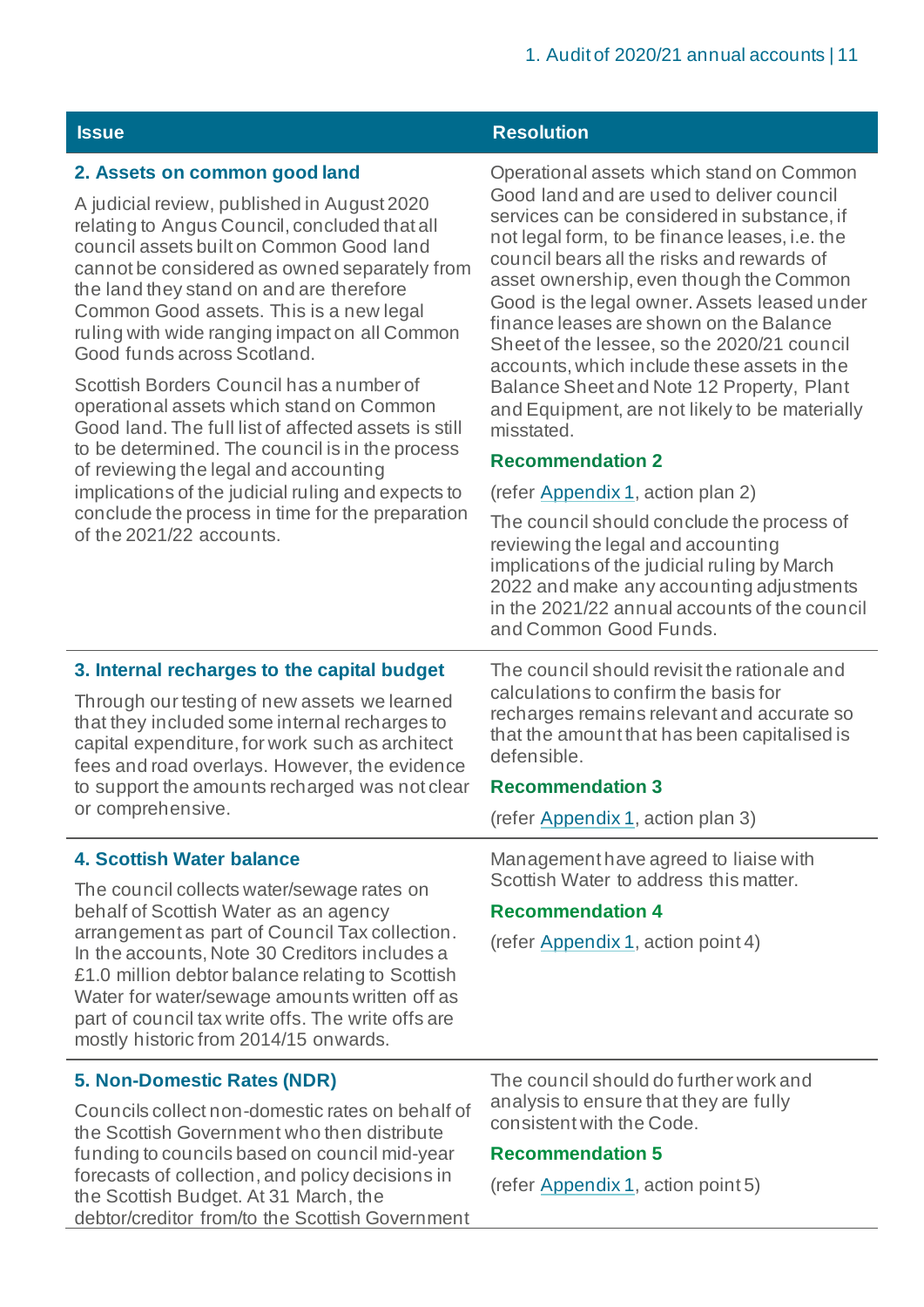| <b>Issue</b>                                                                                                                                                                                                                                                                                    | <b>Resolution</b> |
|-------------------------------------------------------------------------------------------------------------------------------------------------------------------------------------------------------------------------------------------------------------------------------------------------|-------------------|
| is calculated as the difference between the<br>actual amount collected from non-domestic rate<br>payers and the mid-year estimate forecast to<br>the Scottish Government.                                                                                                                       |                   |
| Our testing found that the calculation of the<br>debtor is not consistent with the Code.<br>Specifically, the balance in Note 30 Other<br>Receivables, relating to NDR includes<br>taxpayers' debt rather than what the council is<br>due to receive from or pay to the Scottish<br>Government. |                   |
| The council also reports the year end position to<br>the Scottish Government in the form of a return,<br>which we audit separately each year.                                                                                                                                                   |                   |

#### Source: Audit Scotland

#### **Identified misstatements of £0.7 million were not adjusted in the accounts;these were less than our performance materiality and we did not need to revise our audit approach**

**33.** There were a number of presentational adjustments to the unaudited annual report and accounts arising from our audit. These were discussed with senior officials who agreed to make the necessary changes.

**34.** The aggregate of individual misstatements (errors) identified in excess of our 'reporting threshold' (£0.1 million) were £0.7 million[. Appendix 3](#page-36-0) provides further details on these items. It is our responsibility to request that all misstatements, other than those below the reporting threshold are corrected, although the final decision on making the correction lies with those charged with governance considering advice from senior officers and materiality. Management have not adjusted the accounts for these errors as the net impact on the overall financial position is nil.

<span id="page-11-0"></span>**35.** We have concluded that the misstatements identified arose from issues that have been isolated and identified in their entirety and do not indicate further systemic error. The aggregate of individual misstatements of £0.7 million is well below performance materiality of £2.4 million. Therefore, we did not need to revise our audit approach.

#### **Progress was made on prior year recommendations**

**36.** The council has made reasonable progress towards implementing our prior year audit recommendations. For actions not yet implemented, revised responses and timescales have been agreed with management, and are set out i[n Appendix 1.](#page-10-0)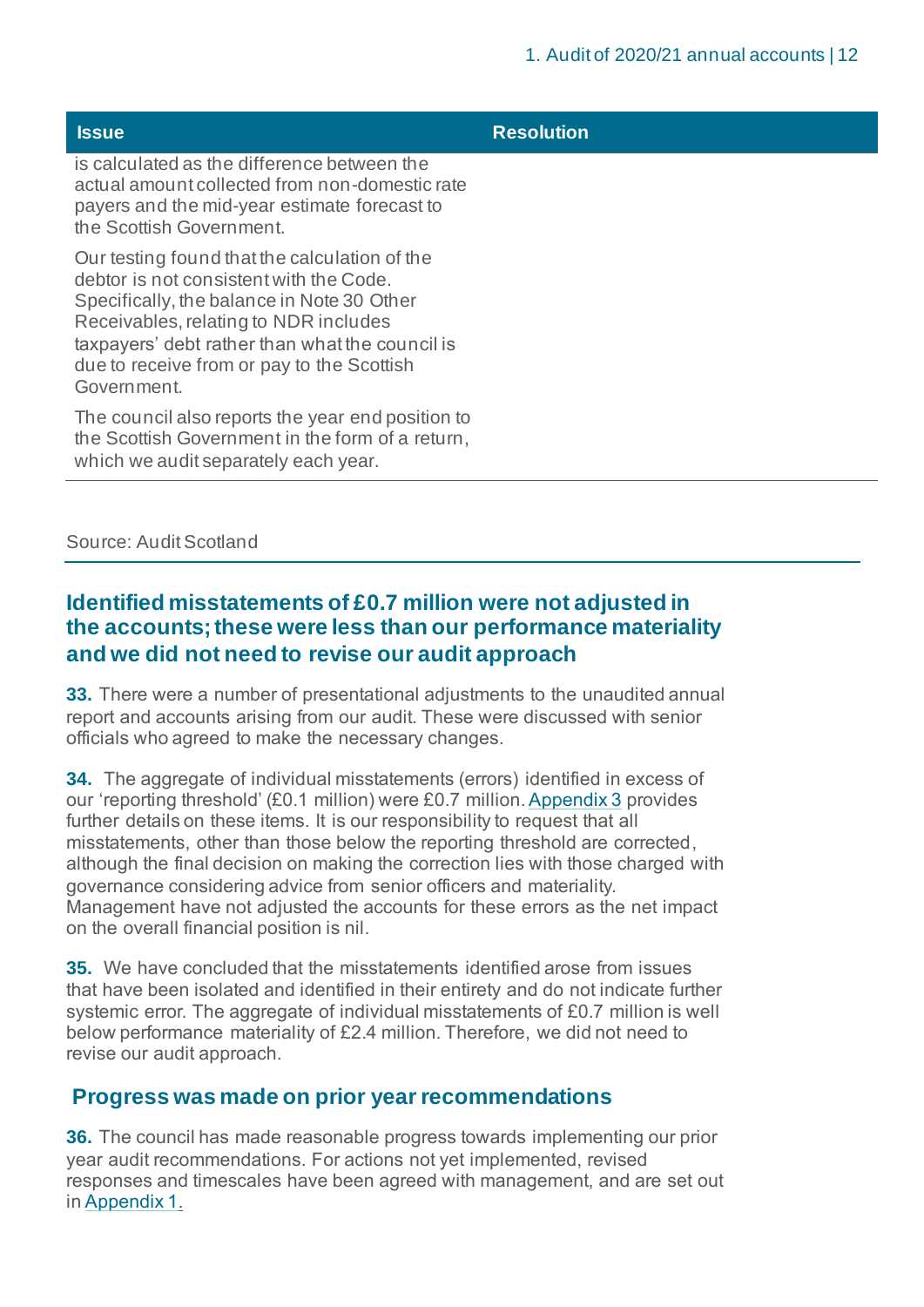## <span id="page-12-0"></span>**2. Financial management**

Financial management is about financial capacity, sound budgetary processes and whether the control environment and internal controls are operating effectively.

### **Main judgements**

The council has appropriate and effective financial management and has a good track record of delivering services within budget. It operated within revised budget having received additional funding of £27.0 million from the Scottish Government, £15.7 million of which has been carried forward as earmarked reserves for 2021/22.

#### **The council operated within budget in 2020/21**

**37.** The council approved its 2020/21 budget in February 2020. The net expenditure budget was set at £297.8 million, with required savings of £8.1 million.

**38.** The council has a good track record in delivering services within budget over a number of years. The actual outturn for the year was expenditure of £275.6 million, which was an underspend of £2.5 million against the revised budget of £278.1 million for the year. The budget was revised downwards as a number of balances were earmarked for use in 2021/22 and carried forward to support the council's ongoing response to the pandemic.

**39.** While the council's spending has remained in line with its overall budget, there are variations in how different services have performed.

**40.** Examples of (under) and overspends are summarised in [Exhibit 3.](#page-12-1)

| <b>Area</b>                             | £m       | <b>Reason for variance</b>                                                         |
|-----------------------------------------|----------|------------------------------------------------------------------------------------|
| <b>Underspends</b>                      |          |                                                                                    |
| Assets & Infrastructure                 | (E1.202) | A number of services required less<br>Covid-19 support funding than<br>anticipated |
| <b>Finance &amp; Corporate Services</b> | (E0.955) | Less borrowing than planned, and<br>reduced interest rates contributed to          |

#### <span id="page-12-1"></span>**Exhibit 3**

#### **Summary of under/overspends against budget**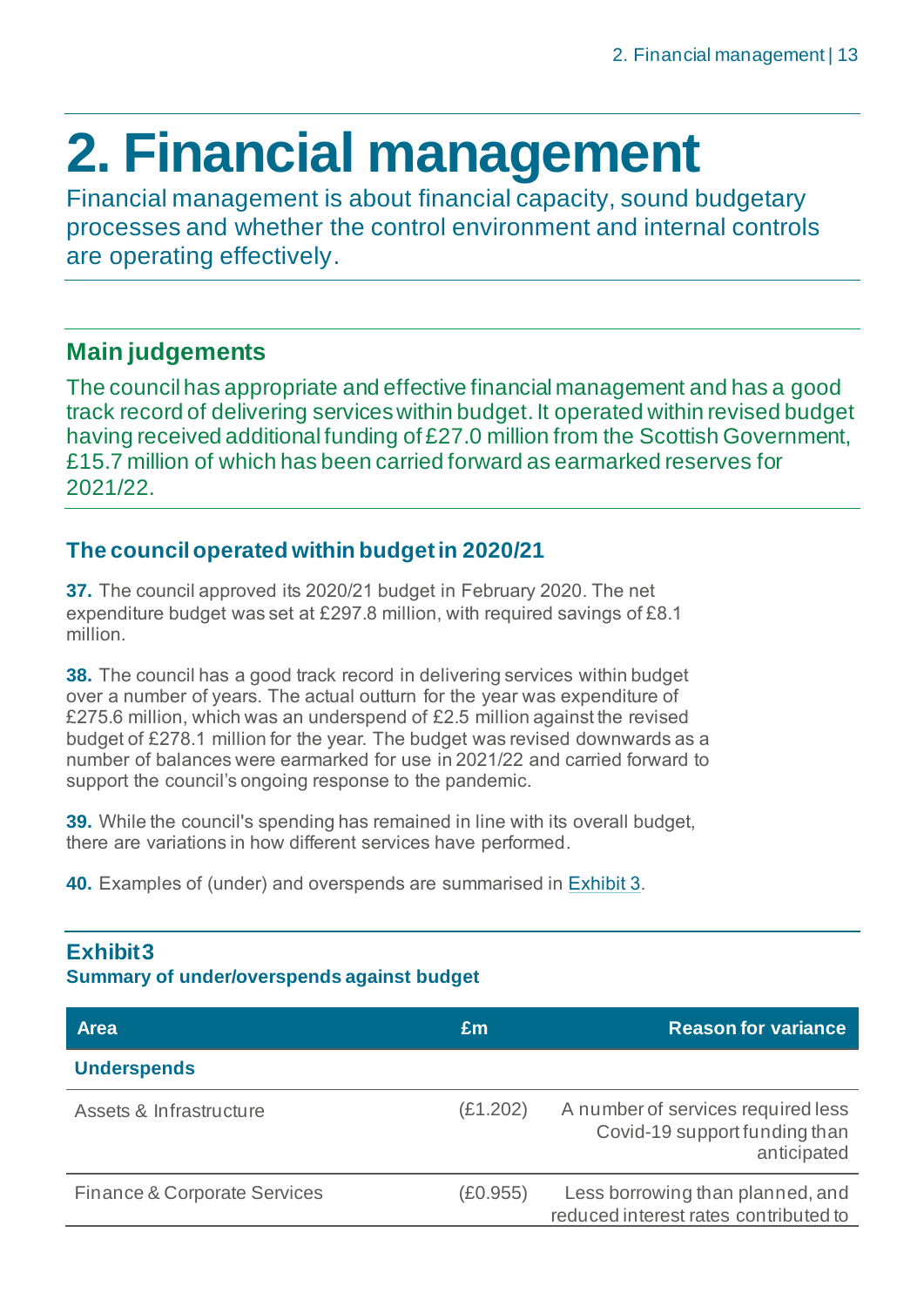| <b>Area</b>                   | Em     | <b>Reason for variance</b>                                                                                                                                                      |
|-------------------------------|--------|---------------------------------------------------------------------------------------------------------------------------------------------------------------------------------|
|                               |        | an underspend in loans charges,<br>along with additional staff turnover.                                                                                                        |
| <b>Overspends</b>             |        |                                                                                                                                                                                 |
| <b>Health and Social Care</b> | £0,070 | Higher than anticipated running<br>costs for provision of care for older<br>people and higher than anticipated<br>running costs for SB Cares and<br>community support services. |

Source: Scottish Borders Council 2020-21 Outturn

#### **The Covid-19 pandemic had a significant impact on the 2020/21 budget**

**41.** The impact on public finances of the pandemic has been unprecedented, which has necessitated both the Scottish and UK governments providing substantial additional funding for public services as well as support for individuals, businesses and the economy. It is likely that further financial measures will be needed and that the effects will be felt well into the future.

**42.** The pandemic had a significant impact on the council's 2020/21 budget. In June 2020 the council reported that financial savings would be key to achieving financial stability. Sources of income for the council were adversely affected, including the ability of SB Contracts to trade during parts of the year. Council tax collection rates reduced by £0.7 million (1.25% reduction) and Non-Domestic Rates collection reduced by £0.9 million (3.66% reduction). Bad debt provisions remained at 1.2% for 2020-21 as the council consider the collection rates to have been affected by timing, with enforcement action paused and more payments delayed into the following year.

**43.** As part of the response to the pandemic, the council carried out an in-year budget review based on the financial position at the end of June 2020 to realign resources. Senior officers sought approval from the council for this approach in August 2020. As part of this exercise, budget pressures of £20.4 million were anticipated alongside resources of £19.1 million comprised of inyear savings of £14.8 million and Scottish Government funding of £5.6 million. A residual budget pressure of £1.4 million was identified from this review.

**44.** By 31 March 2021, the council received £27.0 million in additional funding from the Scottish Government and having spent £11.3 million during 2020/21, the remaining £15.7 million was carried into 2021/22 through the Covid-19 reserve.

**45.** The council did not use furlough and a June 2020 council report showed that 355 staff members were redeployed.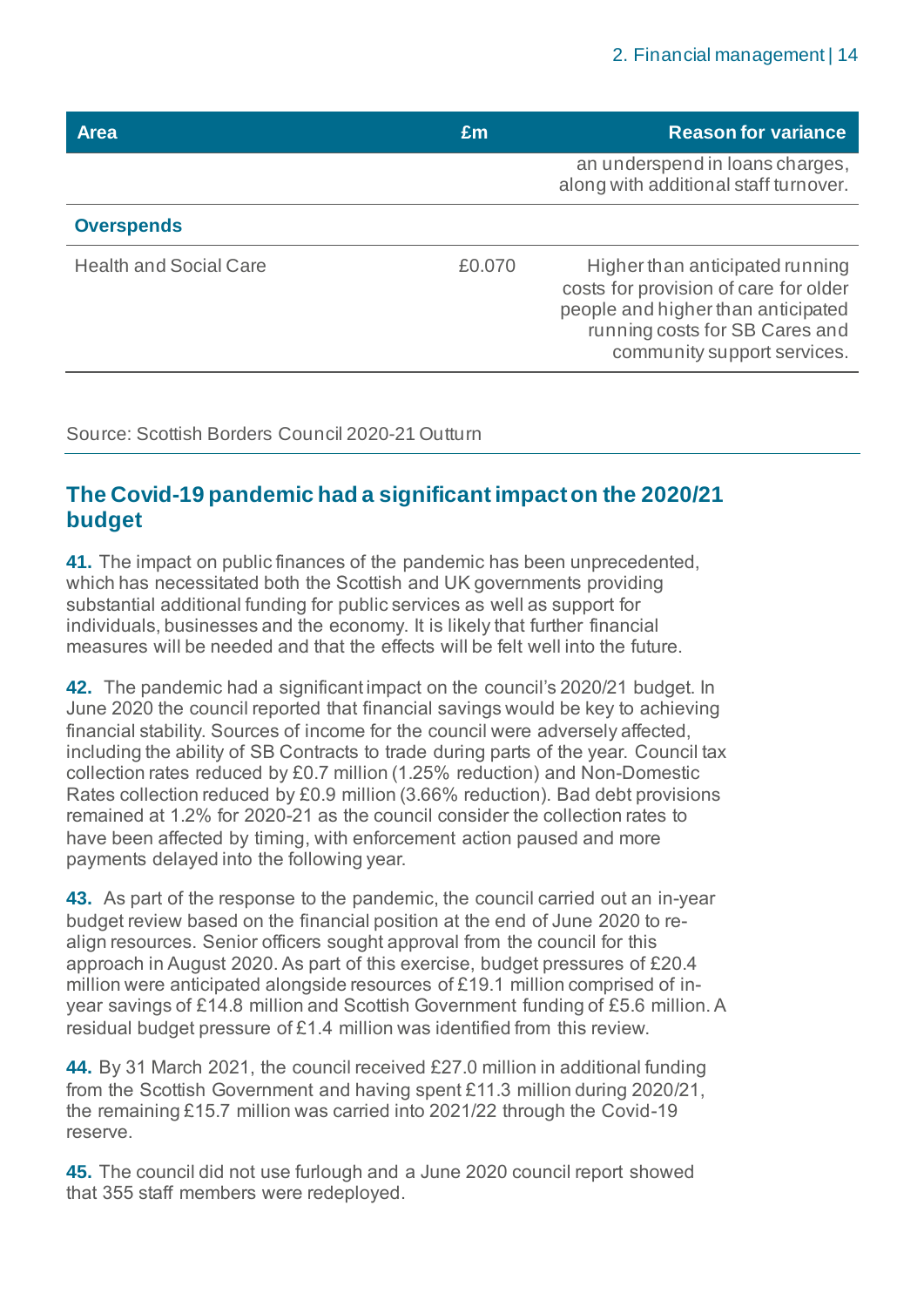**46.** By 31 March 2021, the council paid out £53 million in grant support on behalf of the Scottish Government, with the three largest grant schemes being the Business Grant Scheme, £33 million; Strategic Framework Business Fund, £10.5 million; and the Retail, Leisure and Hospitality top up grant, £6.5 million. This is detailed further in the management commentary and Note 9 of the accounts.

**47.** This £53 million is excluded from the Comprehensive Income and Expenditure statement (CIES) as these funds were paid out as an agency arrangement on behalf of the Scottish Government. The disclosures in the accounts are considered sufficient.

<span id="page-14-0"></span>**48.** The £53 million includes half a million relating to the £500 thank-you payment to social care workers accrued to 2020-21 and reported as an agency payment in Note 9 on behalf of the Scottish Government. The council received this funding and made the payment in May 2021 (2021/22 financial year). Our view is that, in line with the latest LASAAC guidance, the council should disclose this as a 2021/22 agency transaction and remove it from the 2020/21 accounts. The council felt the earlier decision agreed between local government finance directors reflected the activity in the 2020/21 year and did not want to change their accounts. Refe[r Appendix 3.](#page-36-0)

**49.** In their procurement annual report, the council reported that their procurement team, working alongside Business Gateway, developed a process to make payment of these business grants. Across Scotland, local authorities were under pressure to facilitate payment of these grants within a very short period of time to support the local economy. The process was further developed over the following months with the Customer and Communities team taking over the administration of applications from Business Gateway.

**50.** The council also reported that a cross functional team was created to consider the sourcing, supply and distribution of Personal Protective Equipment (PPE), and cleaning materials across all services of the council. This involved developing a profile of the anticipated demands using up to date market intelligence from suppliers and product availability. The council worked with the Scottish Government, Scotland Excel and NHS Shared Services.

#### **Reserves**

**51.** One of the key measures of the financial health of a local authority is the level of reserves held. The level of usable reserves held by the council increased from £30.1 million in 2019/20 to £48.2 million in 2020/21. This increase is largely due to the underspend of £2.5 million delivered against the financial plan, and the carry forward of £15.7 million additional funding from the Scottish Government for Covid-19, for use in 2021/22.

**52.** The general fund is the largest reserve and is used to fund the delivery of services. It provides a contingency to meet unexpected expenditure and a working balance to help cushion the impact of such expenditure.

**53.** The council reviews the level of its uncommitted reserves when setting the budget each year. The review is based on an assessment of corporate risks, with each risk being assigned a likely financial amount as well as a likelihood of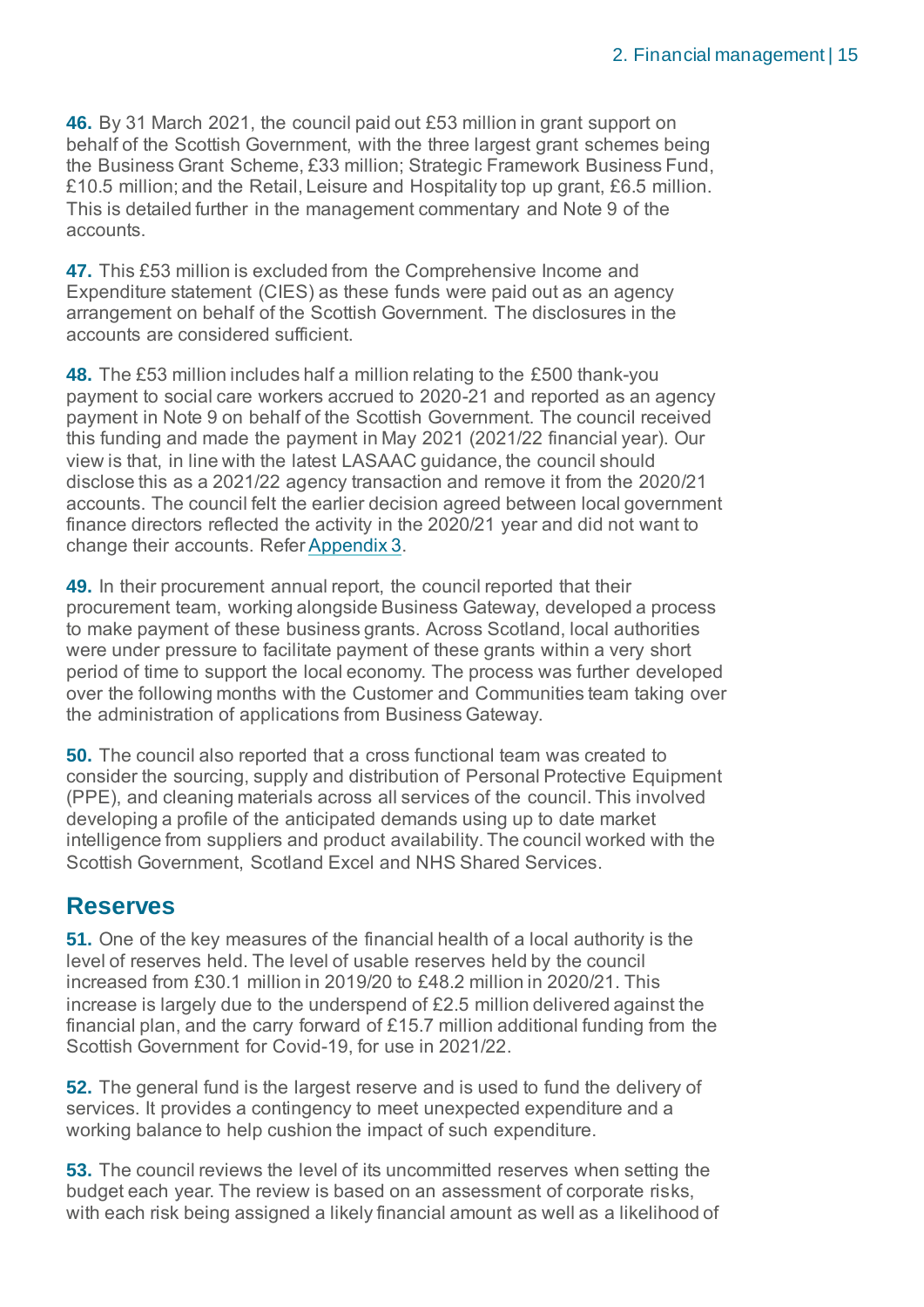the risk occurring. As part of the budget setting process for 2021/22 the Corporate Financial Risk Register was considered by the council in March 2021. At this time the financial risk was assessed as being £12.8 million. The unallocated general fund balance of £6.3 million is sufficient to cover 49% of these risks at that time, which is similar to the prior year position which covered 52% of the assessed risks at that time.

**54.** We consider the council's approach to reserves to be good practice and are satisfied that reserves are being regularly reviewed to confirm that they remain at an appropriate level.

#### **Planned efficiency savings were achieved**

**55.** With reduced core funding from government and increasing demands for services, efficiency savings are an important means of bridging the gap between funding received and spending commitments. The Executive Committee receives quarterly updates on savings during the year which provides an effective means of scrutinising the achievement of planned savings.

**56.** The council has responded well to the challenges it has faced and has a good track record of delivering savings each year. Delivering savings during 2020/21 was an important strategy for the council in maintaining financial stability when demands on services and funding levels in response to Covid-19 were uncertain.

**57.** Savings of £12.1 million were reported as delivered during 2020/21. This is in line with the level of savings achieved by the council in recent years. Of this total, £7.9 million (66%) of savings were on a recurring (permanent) basis. Recurring savings are savings, that once achieved, recur year-on-year from that date.

**58.** As illustrated in [Exhibit 4,](#page-16-0) the council has continued to achieve a proportion of in-year savings on a non-recurring (temporary) basis, with £4.2 million (34%) achieved on a non-recurring basis in 2020/21, which is similar in percentage terms compared to the prior year (30%). Non-recurring savings are one-off savings that apply to one financial year and do not result in ongoing savings in future years.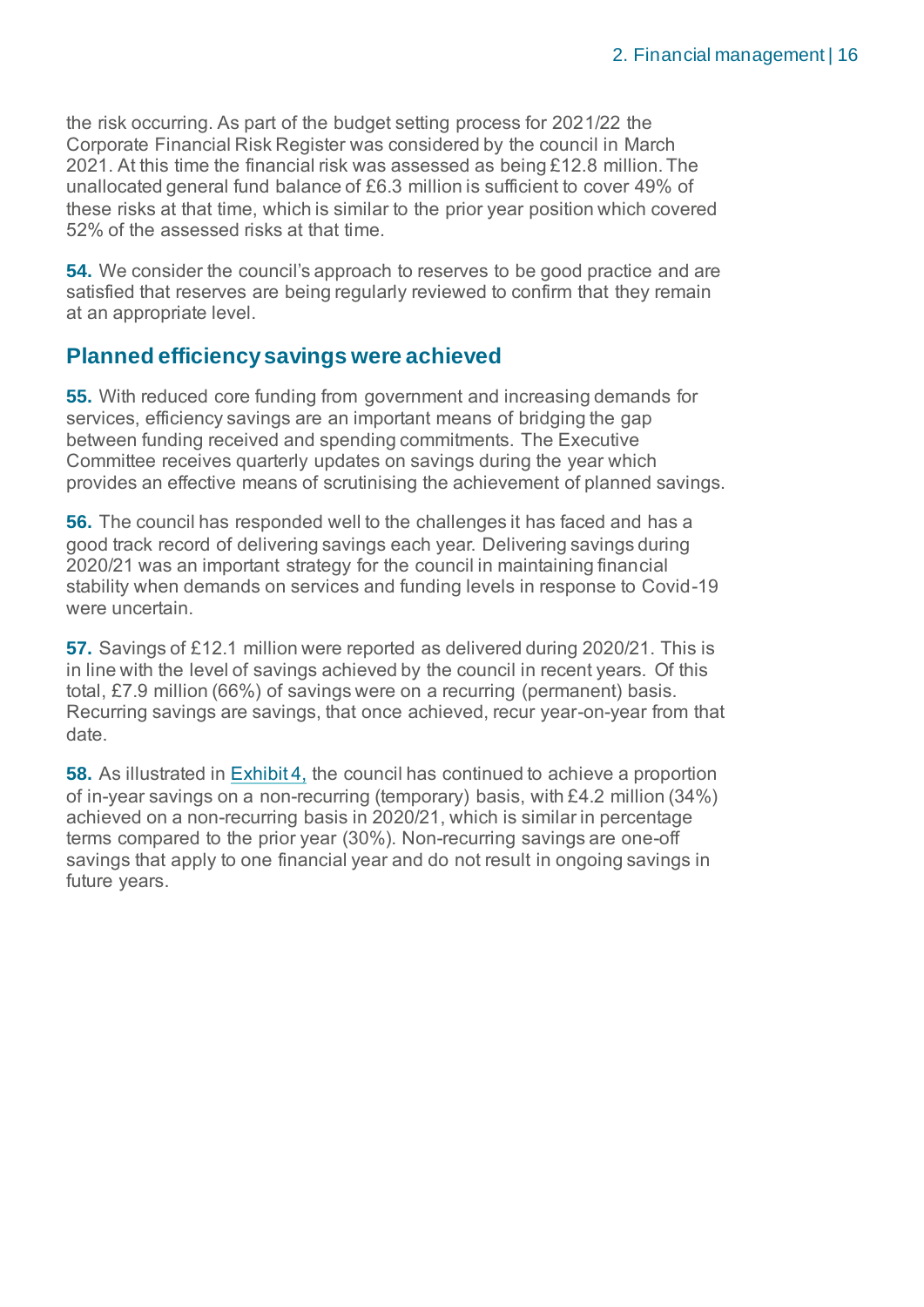

#### <span id="page-16-0"></span>**Exhibit 4 Savings – recurring and non-recurring**

Source: Scottish Borders annual accounts

#### **Capital expenditure reduced in 2020/21 as the council delayed capital investment projects into future years**

**59.** The Council agrees a ten-year capital plan each year as part of its budget process. Total capital expenditure in 2020/21 was £54.8 million. Despite the pandemic, the council progressed key capital projects such as the Hawick Flood Protection Scheme, the Great Tapestry of Scotland and procurement of ICT software. The total capital spend was £9.5 million below the budget for the year of £64.3 million.

#### **Borrowing levels increased slightly**

**60.** At 31 March 2021, long term borrowing stood at £217 million, an increase of £10 million on the 2020 level of £207 million.

**61.** Total external debt, which includes the council's long-term liabilities, was within the authorised limit and operational boundary set by the treasury management strategy. The current borrowing position complies with the Prudential Code, and the council will continue to consider the affordability of future borrowing.

#### **Financial systems of internal control operated effectively**

**62.** Our management report presented to the Audit and Scrutiny Committee on 29 June 2021 reported our findings from the review of systems of internal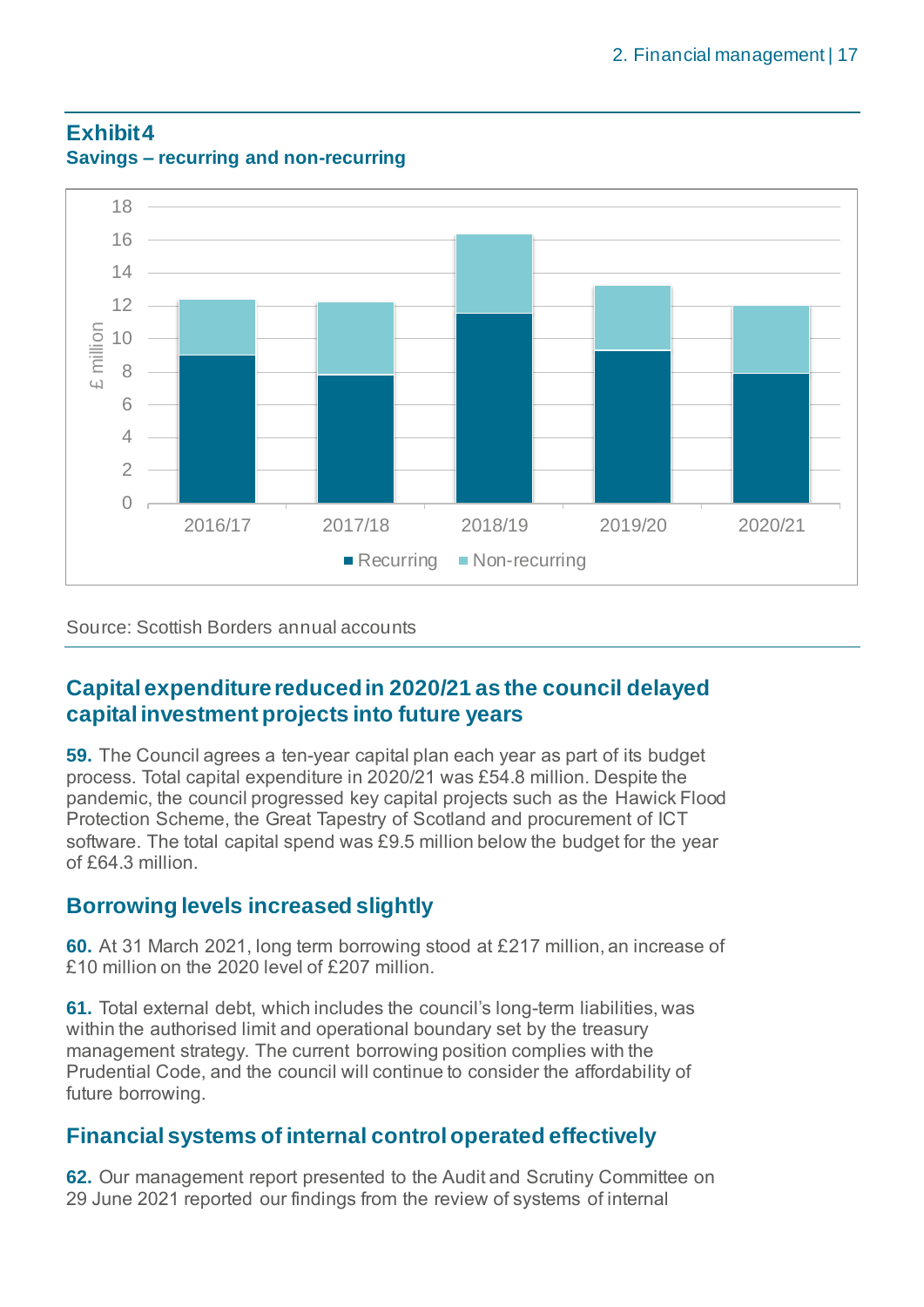controls. We concluded that the council has satisfactory systems of internal control in place. No significant internal control weaknesses were identified during the audit which could affect the council's ability to record, process, summarise and report financial and other relevant data to result in a material misstatement in the financial statements.

#### **Standards of conduct and arrangements for the prevention and detection of fraud and error were appropriate**

**63.** Scottish Borders Council is responsible for establishing arrangements for the prevention and detection of fraud, error and irregularities, bribery and corruption. Furthermore, it is responsible for ensuring that its affairs are managed in accordance with proper standards of conduct by putting effective arrangements in place.

**64.** The risk profile of public bodies during 2020/21 has been significantly affected by the pandemic. This is likely to have increased the risk of fraud and error as control environments and internal controls have had to change to allow for services to operate effectively and respond to issues in a timely manner. Internal audit adapted their audit plan to respond to management concerns around areas of heightened risk, and for example, undertook a review of the business grants processed by the council on behalf of the Scottish Government. Their review found that improvements should be made around the administration and recording of evidence and therefore, limited assurance was provided on three of the four grants reviewed.

**65.** The council has a range of established procedures for preventing and detecting fraud and irregularity including a whistleblowing policy, counter-fraud strategy and codes of conduct for members and officers. We assessed these to ensure that they were appropriate, readily available to staff and are regularly reviewed to ensure they remain relevant and current.

**66.** We note the retiral of the Corporate Fraud & Compliance Officer during 2020/21. The council are currently considering options to widen counter fraud responsibilities across management. In the absence of a Corporate Fraud & Compliance Officer, the Integrity Group meet regularly and carried out a Covid-Fraud-Risks Control Assessment in 2020/21, the findings of which were reported to the Audit and Scrutiny Committee in March 2021. The council will also need to revise its counter fraud policy once it has agreed on its revised counter fraud arrangements.

#### **National Fraud Initiative**

<span id="page-17-0"></span>**67.** The National Fraud Initiative (NFI) is a counter-fraud exercise across the UK public sector which aims to prevent and detect fraud. It uses computerised techniques to compare information about individuals held by different public bodies, and on different financial systems that might suggest the existence of fraud or error. The council received matches for investigation in January 2021 and in July 2021 and should have investigated recommended matches by 30 September 2021.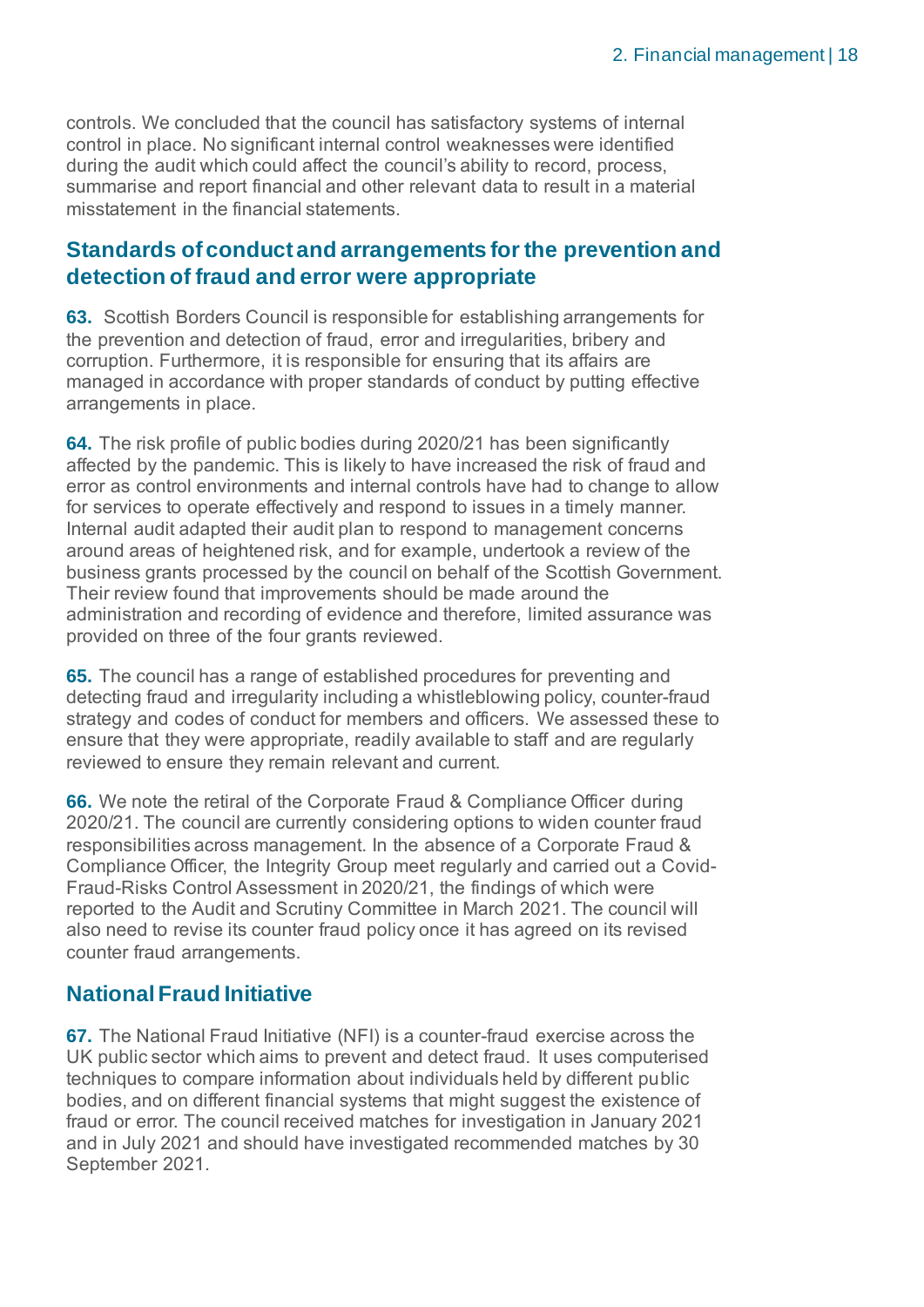<span id="page-18-0"></span>**68.** By September 2021, the council had not investigated any NFI matches due to ongoing capacity issues in the relevant service areas. Given that NFI included data matching on business grants this year, and that weaknesses were identified by Internal Audit in the control environment for processing these grants, the council should investigate a sample of matches to confirm no fraud or errors have been identified.

#### **Recommendation 6**

The council should investigate a sample of recommended and further matches to be assured that they are not indicative of fraud or error.

**69.** Instances of fraud and corruption can be particularly prevalent in the procurement function. As reported in our 2020/21 management report, we concluded that appropriate procurement procedures, controls and reporting arrangements are in place at the council, supported by a clear strategy and objectives.

#### **Education Maintenance Allowance grant claim**

**70.** As part of our audit, we certify the council's Education Maintenance Allowance (EMA) claim each year. For each of the last four years we have noted the council attendance records for pupils were not being adequately updated by schools and did not always match payment details during the year. Our testing for the 2020/21 grant claim found examples of inconsistencies in records of how absence reasons were applied which led to payment for some weeks and not others. However, we also noted improvements in record keeping compared to the prior year as a result of the work undertaken across the council to address our recommendation in last year's annual audit report. The council are looking at ways to better capture the audit trail for the payment. Management should continue to improve recording keeping for EMA payments.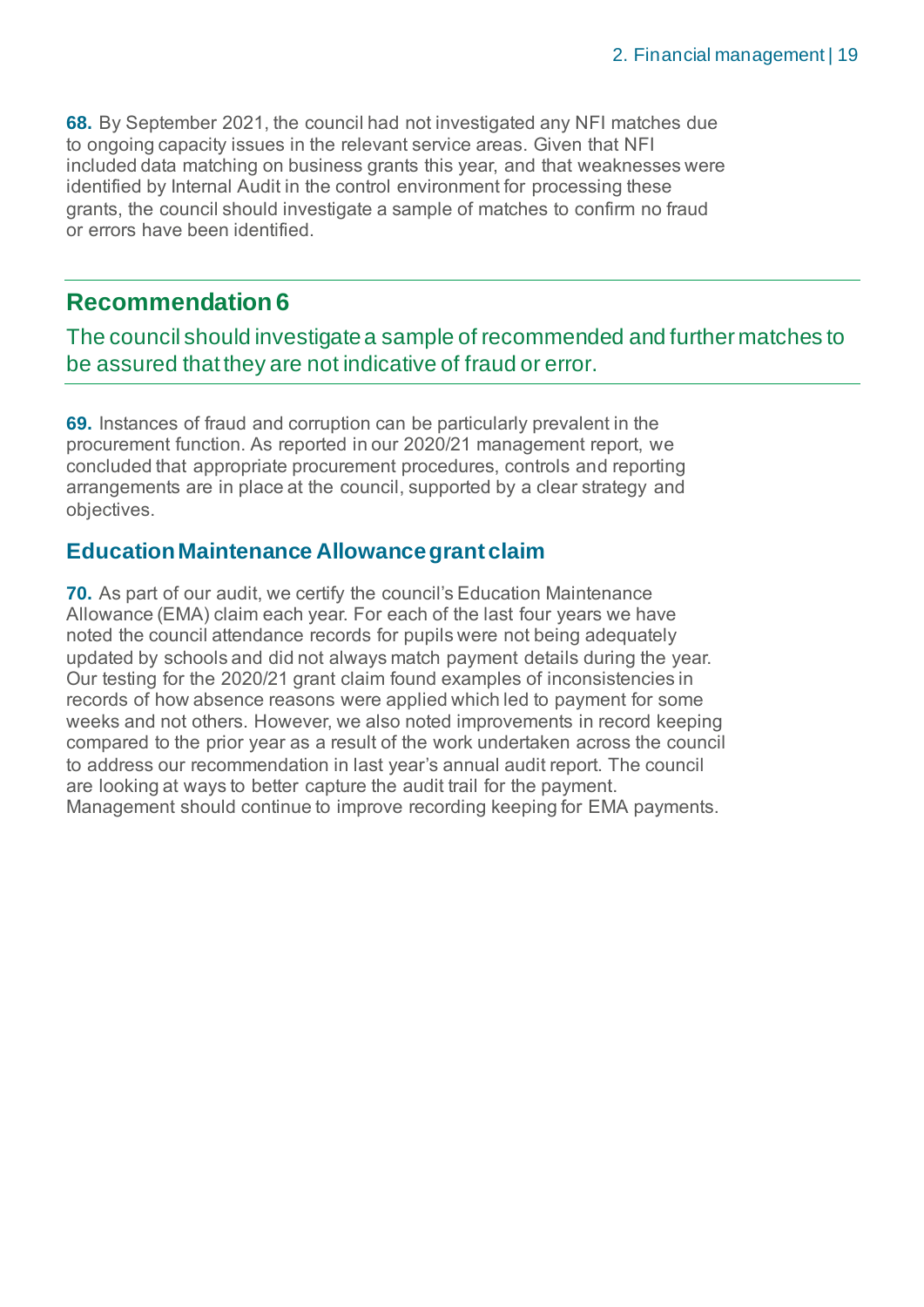## <span id="page-19-0"></span>**3. Financial sustainability**

Financial sustainability looks forward to the medium and long term to consider whether the council is planning effectively to continue to deliver its services or the way in which they should be delivered

#### **Main judgements**

The Covid-19 pandemic has had a significant impact on the short-term finances of the council and the impact of this in medium/longer term planning is still to be fully evaluated.

#### **The financial impact of the Covid-19 pandemic on the council will be significant**

**71.** The financial impact of the pandemic on the council is likely to extend across several years and could include a reduction in income from business rates and council tax non-payments as well as a reduction in fees and charges from, for example, public transport and parking. Challenges include rising demands for services, increasing costs of services and reductions in local government core funding.

**72.** The council approved it's 2021/22 budget in March 2021. The budget was set at £295.8 million. Like other local authorities, Scottish Borders Council is facing several challenges in maintaining a sustainable financial position, and financial plan savings of £9.3 million are required to be delivered in 2021/22. The monitoring report of the 2021/22 General Fund Revenue Budget, which went to the Executive Committee in June 2021 highlighted reduced management capacity to drive forward savings as a result of responding to Covid-19. However, the council are reporting the first quarter's savings as being on target.

**73.** The council is facing additional costs of £21 million in 2021/22 because of Covid-19, for example, in personal protective equipment (PPE), cleaning materials and homecare costs, education recovery and service pressures.

**74.** The Scottish Government provided further funding to support financial pressures in 2020/21 and 2021/22 and together with the funding brought forward through the Covid-19 reserve, the council has £31 million of funds to manage the impact of Covid-19 in 2021/22. The impact of the pandemic on council finances into the medium and longer term is still to be fully evaluated.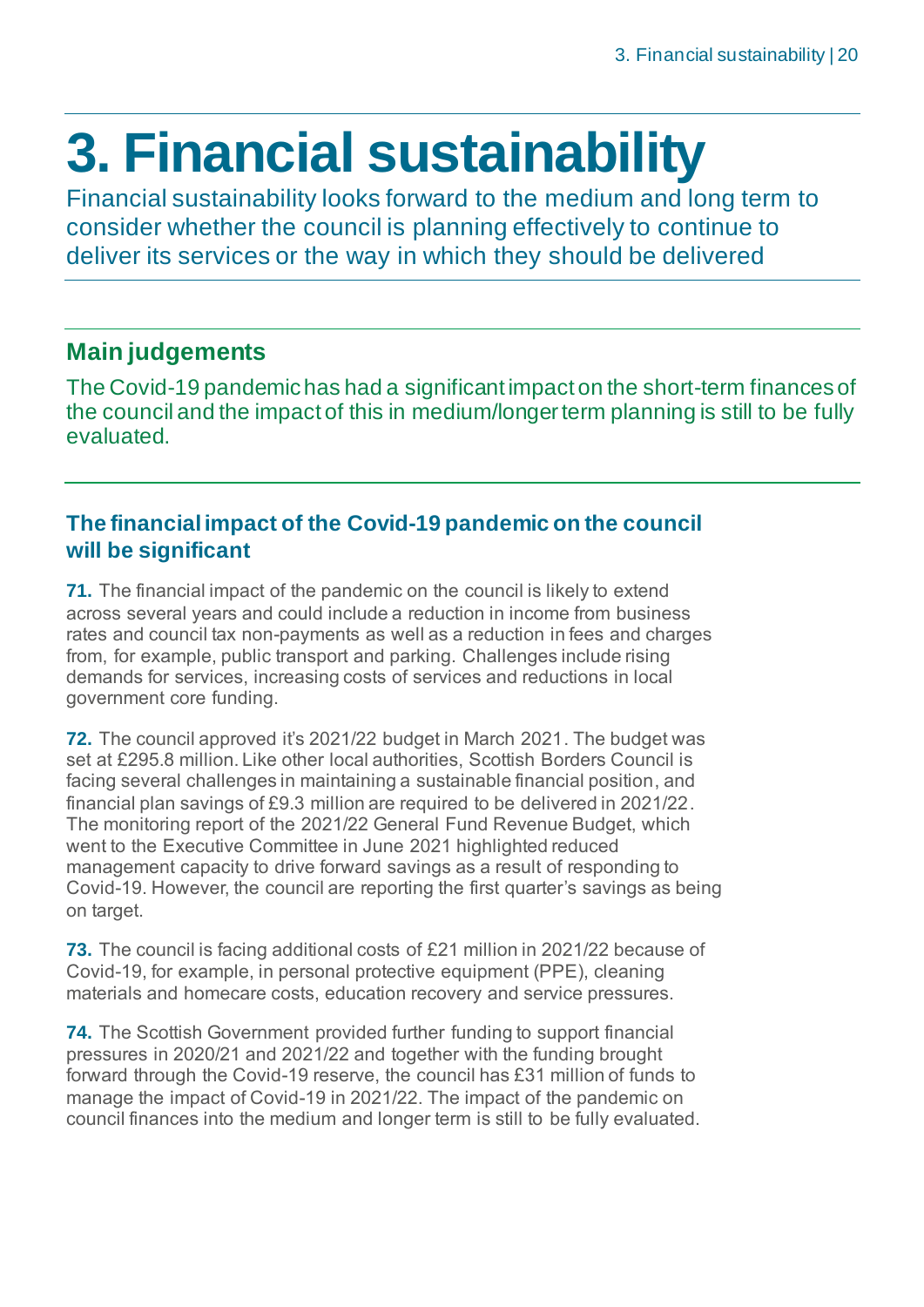#### **Medium and longer term financial plans are in development**

**75.** As part of our 2019/20 audit, we recommended the council should review its medium-term financial plan following the pandemic to reflect its impact on the council's finances going forward, including scenario planning of key financial assumptions.

**76.** The 2021/22 financial strategy covers five years and includes scenario planning where the council modelled variations in the assumed level of Scottish Government grant, Council Tax increases and estimated inflationary increases in cost pressures over the ten-year period commencing 2021/22. This is shown as an appendix to the financial strategy with three graphs for three different scenarios. The council reported that this analysis highlights a range of potential financial outcomes which, if realised, would require them to identify revenue savings of between £39 million and £72 million over the next ten-year period depending on the assumptions used.

**77.** The scenario planning developed by the council is a positive step towards best practice and helps ensure decisions are made on a sustainable basis. The council are currently developing a longer-term financial strategy over a ten-year period to 2031/32 and have identified key risks and significant variables which affect the budget. The council intend for this to accompany the budget documents in February 2022. The financial strategy also includes capital planning on a ten-year basis so there is financial planning for capital expenditure into the longer term.

#### **Fit for 2024**

**78.** Fit for 2024 emphasises the importance of a cross-cutting approach and of a transformation programme being driven corporately. Its seven main aspects are:

- a whole-council service review and redesign programme
- enhancing community engagement, participation and empowerment
- making best use of physical assets, assisted by a corporate landlord model
- investing in well-planned and designed digital solutions
- developing the workforce's skills, flexibility and working patterns
- optimising partnership resources
- making process and productivity improvements.

**79.** The Fit for 2024 corporate transformation programme is considered by the council to be crucial to service change and achieving financial efficiencies. The council found Covid-19 increased the need for transformational change and accelerated some projects within the programme, for instance, the Inspire Learning programme which involved providing over 7,000 iPads to school pupils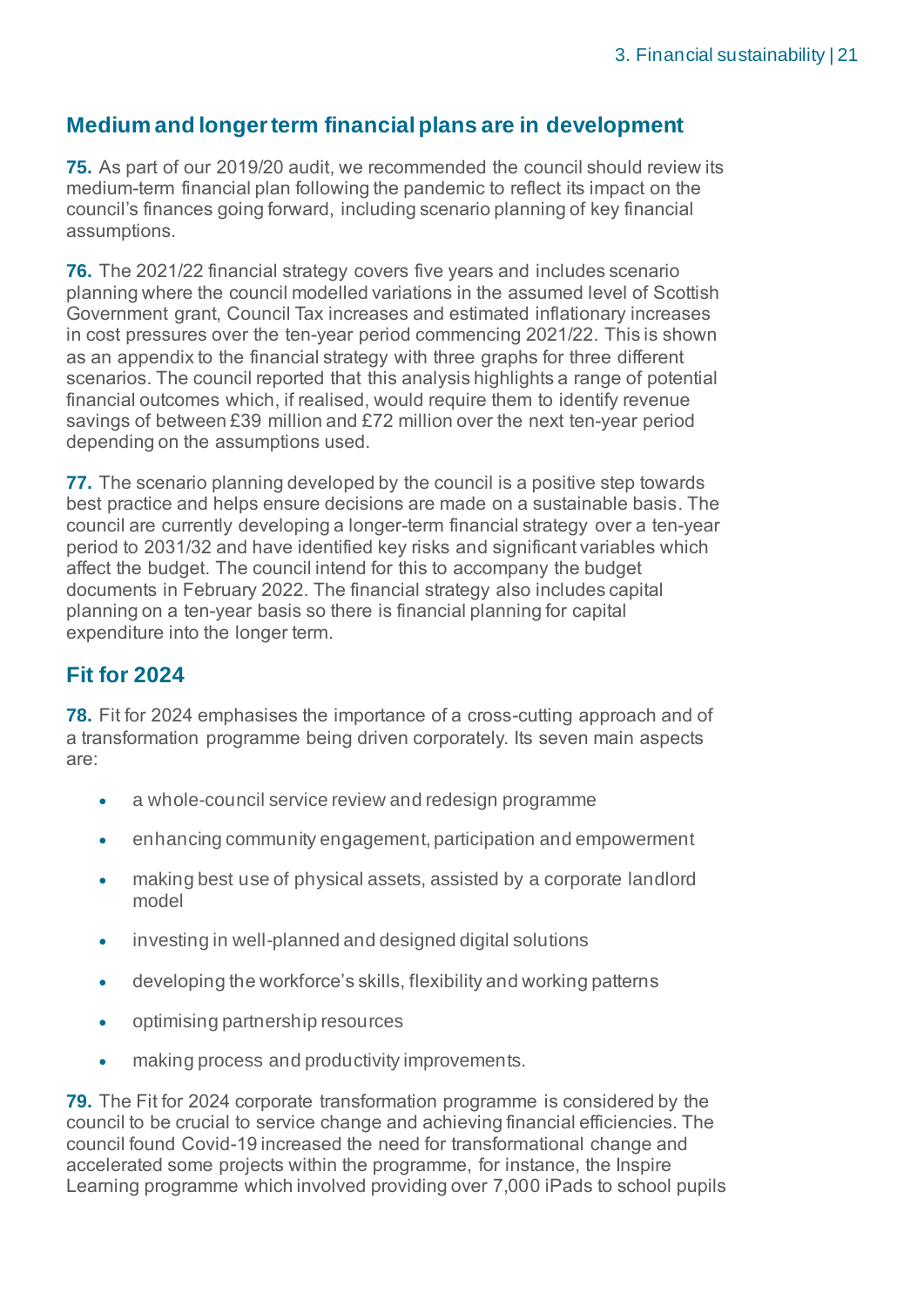and staff. This programme was expanded during 2020/21 to include all P4-P7 staff and pupils.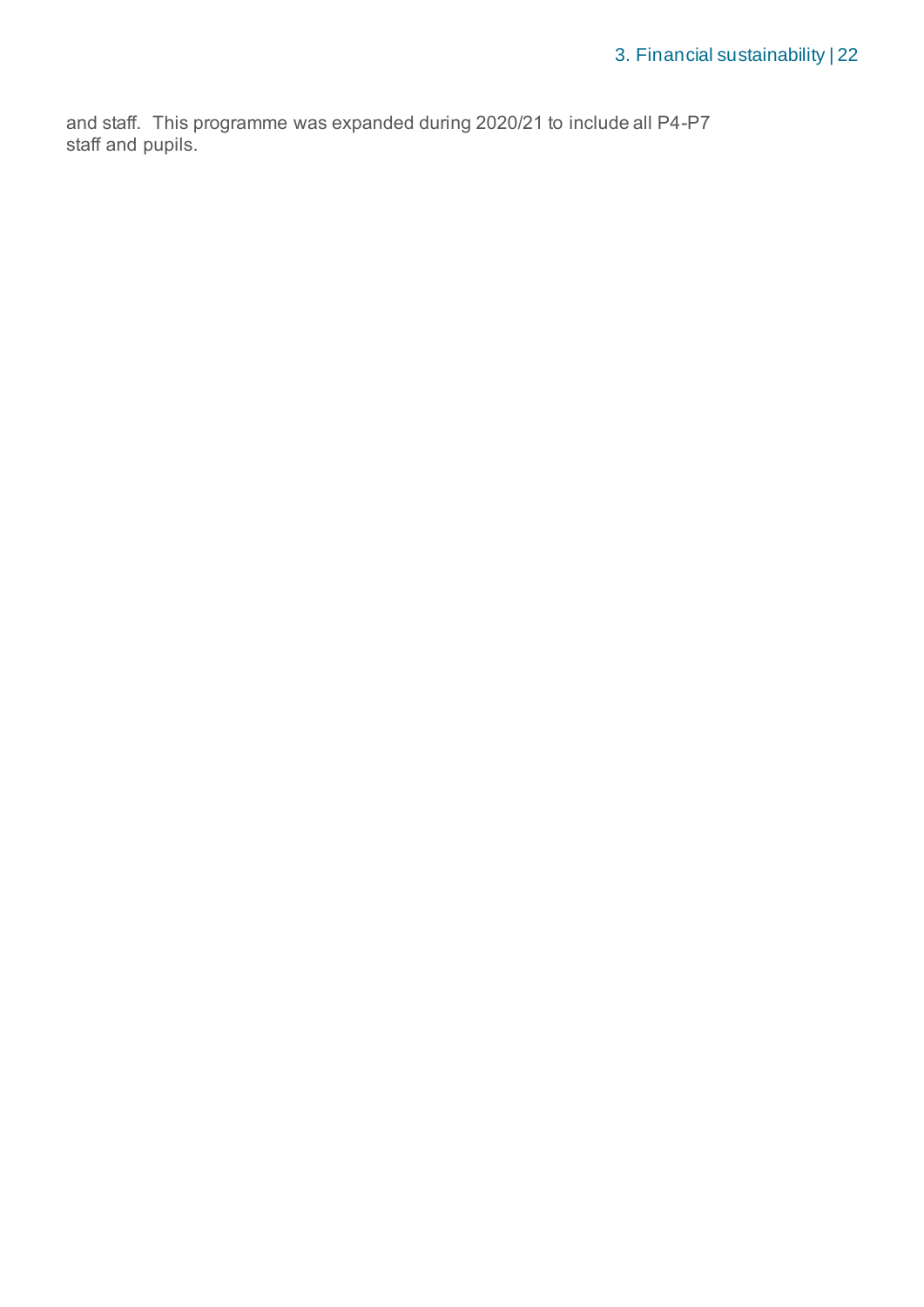# <span id="page-22-0"></span>**4. Governance and**

### **transparency**

The effectiveness of scrutiny and oversight and transparent reporting of information

### **Main Judgements**

The governance arrangements introduced in response to the pandemic are appropriate and operated effectively.There is effective scrutiny, challenge and informed decision making.

#### **Governance arrangements operating throughout the Covid-19 pandemic have been appropriate and operated effectively**

**80.** The council has made significant changes to its governance arrangements in response to the pandemic. These have been set out in the Annual Governance Statement in the annual report and accounts and include changes in when and where services were provided, changes to standing orders, systems remote access, virtual meetings, and redeployment of staff to alternative duties.

**81.** On 26 March 2020 the council held a virtual meeting to agree decisionmaking arrangements to minimise social contact during the pandemic. It was agreed all formal council and committee meetings would be cancelled unless required for statutory reasons and additional powers delegated to the chief executive in consultation with officers and members. From May 2020, some council committee meetings restarted, and meetings were held on a virtual basis. Copies of reports and decisions made under the delegated responsibilities were made available on the council's committee papers website. The additional powers delegated to the chief executive were transferred back to committees on 10 August 2020.

**82.** Following the retiral of the chief executive in September 2020, effective arrangements were put in place for the remaining 6 months of the year to ensure business continuity. A new chief executive was appointed at the end of March 2021.

**83.** We reviewed governance arrangements as part of our audit planning work and concluded the council has appropriate governance arrangements in place which support effective scrutiny, challenge and decision making.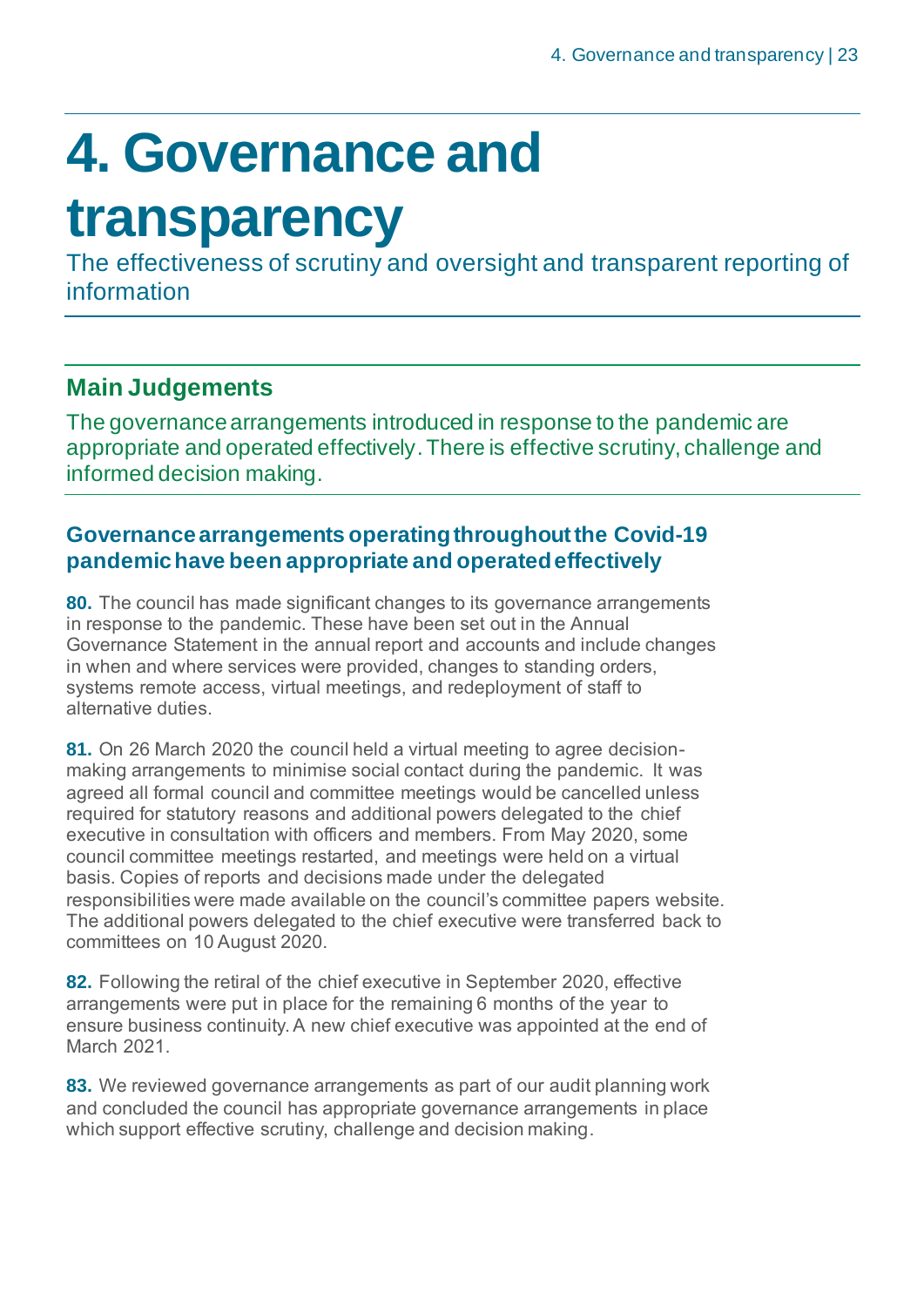#### **Reporting of financial performance**

**84.** The management commentary that accompanies the financial statements should explain in simple terms and, provide clarity to readers to help them understand how the council has performed against its budget and how this is reconciled to the financial statements.

**85.** The management commentary describes the council's highlights of 2020/21 as well as setting out political structure, and the council's financial strategy followed by a summary of outturn against budget (for both revenue and capital). The management commentary also includes a summary of the group components financial performance.

**86.** As part of our audit, we encouraged the council to include further details on Covid-19 support to increase transparency in this area along with other amendments to aid a reader's understanding of the reported financial position.

**87.** Overall, we concluded that the council's management commentary was balanced, well presented and understandable, and consistent with the financial statements. In the management commentary the council also acknowledged that capital investment decisions taken now have long-term borrowing and revenue implications and the potential to place undue burden on future taxpayers. We found this acknowledgement to be transparent and an example of good practice.

#### **ICT Governance**

**88.** CGI supported the council with their switch to home working during the pandemic. An extension of the council's strategic partnership with CGI has been negotiated which will extend their contract for fully managed ICT services by 10 years, until 2040. This has provided an £11 million reduction in service costs. In return the council has committed to spending £34 million over the next three years on IT transformation with CGI.

**89.** The council's digital strategy provides a strategic direction, and the intention is for this to sit within a revised Transformation Programme to be fully aligned with a new Council Plan. The next steps of determining key projects, responsibilities and governance should continue through to completion. The Benefits Tracker needs to be fully implemented, along with agreed indicators and measurements for delivery of objectives. The council should continue to further develop and refine their digital strategy.

<span id="page-23-0"></span>**90.** Our annual audit plan highlighted risks for the council in cyber security and disaster recovery.

**91.** On cyber security the council is continuing work to achieve cyber essentials reaccreditation and have contracted the help of a third-party company in achieving this.

<span id="page-23-1"></span>**92.** On disaster recovery arrangements, a move to the new Waterton data centre back up facility in Wales (which will be managed by CGI) has been postponed for over a year, in part due to the pandemic. Work has largely been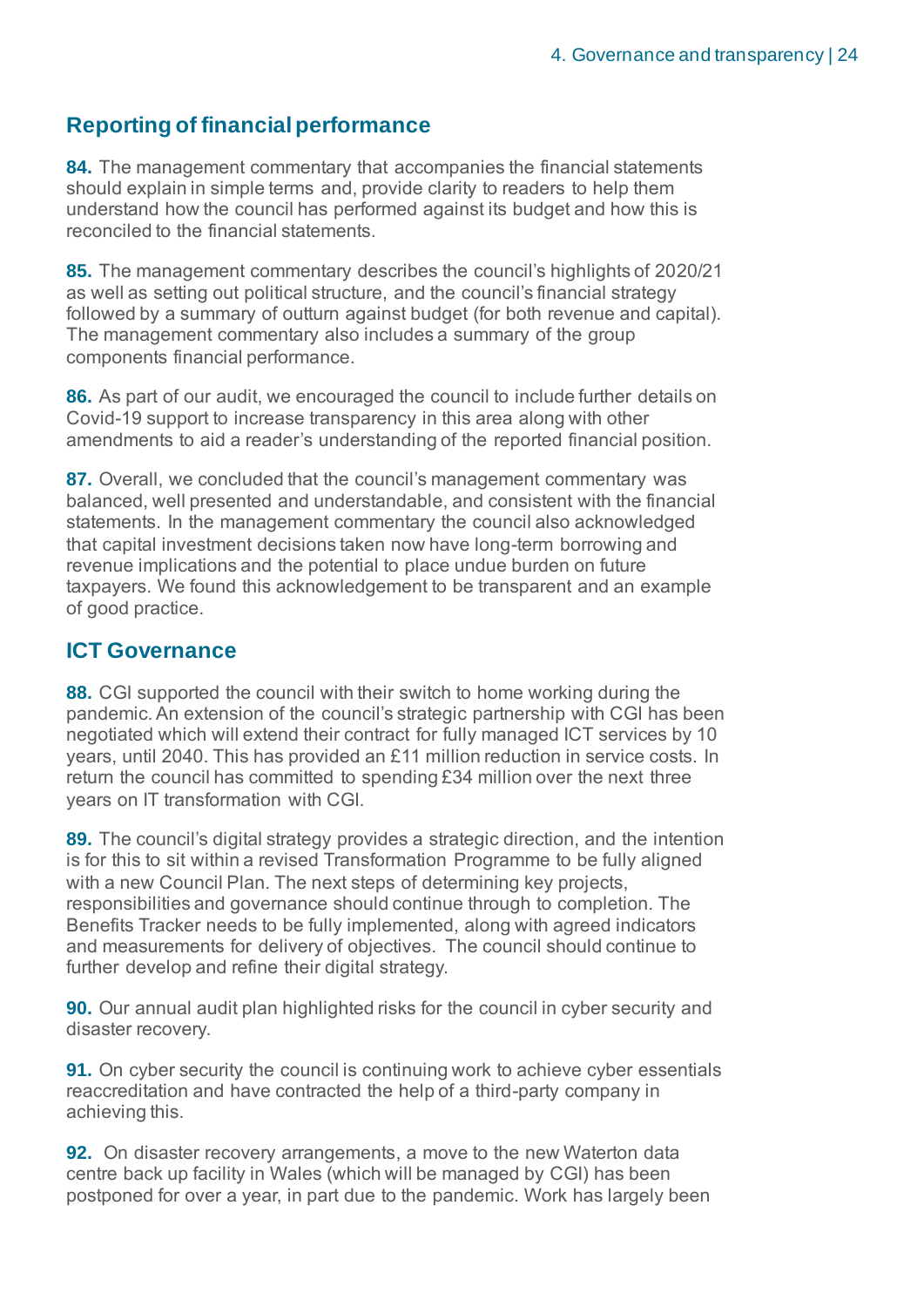completed and full disaster recovery (DR) test is scheduled to take place by the end of November 2021, in conjunction with CGI.

#### **Good practice points**

**93.** The council's unaudited accounts are presented to the Audit and Scrutiny Committee on an annual basis in line with statutory requirements. Alongside this, the Director Finance and Corporate Governance provides a succinct presentation on the key financial information and the implications of this. We consider this to be good practice in supporting members' scrutiny of the accounts.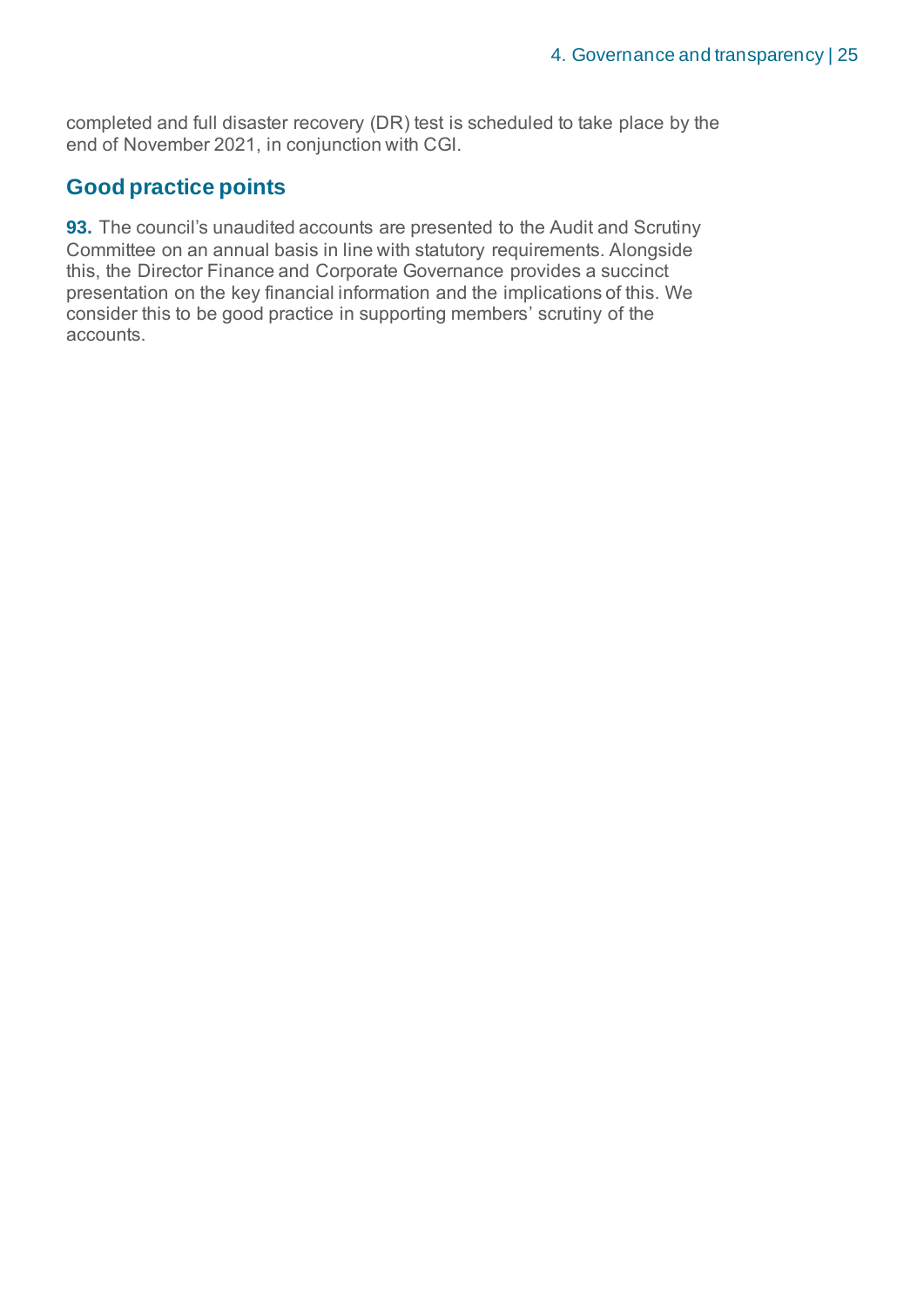## <span id="page-25-0"></span>**5. Best Value**

Using resources effectively and continually improving services.

### **Main judgements**

The council has an appropriate and effective best value framework in place.

Our Best Value Assurance Report on the council was published in October 2019 and found that the council had made steady progress since the previous Best Value report. The council has an action plan in place to address the recommendations from the report. Progress on implementing the action plan has been limited during 2020/21 as the council responded to the Covid-19 pandemic.

#### **The council has made limited progress during 2020/21 in addressing Best Value recommendations, given capacity issues in responding the pandemic**

<span id="page-25-1"></span>**94.** Best value is assessed over the audit appointment, as part of the annual audit work. In addition, a Best Value Assurance Report (BVAR) for each council is considered by the Accounts Commission at least once in this period. The BVAR report for the council was published in October 2019 and found that the council had made steady progress since the previous Best Value report.

**95.** The recommendations of the BVAR were:

- Embed a culture of continuous improvement by implementing a corporate approach to self-evaluation and benchmarking
- Seek to improve partnership working with NHS Borders in order to support the strategic objectives of the Scottish Borders Health and Social Care Integration Joint Board
- Improve how the Scottish Borders community planning partnership involves communities and the third sector, through greater involvement in local decision-making and by accelerating implementation of the Community Empowerment (Scotland) Act 2015
- Establish a structured programme of ongoing staff consultation and engagement
- Update its people plan for 2017–21 and ensure longer-term workforce plans are reflected in service and financial plans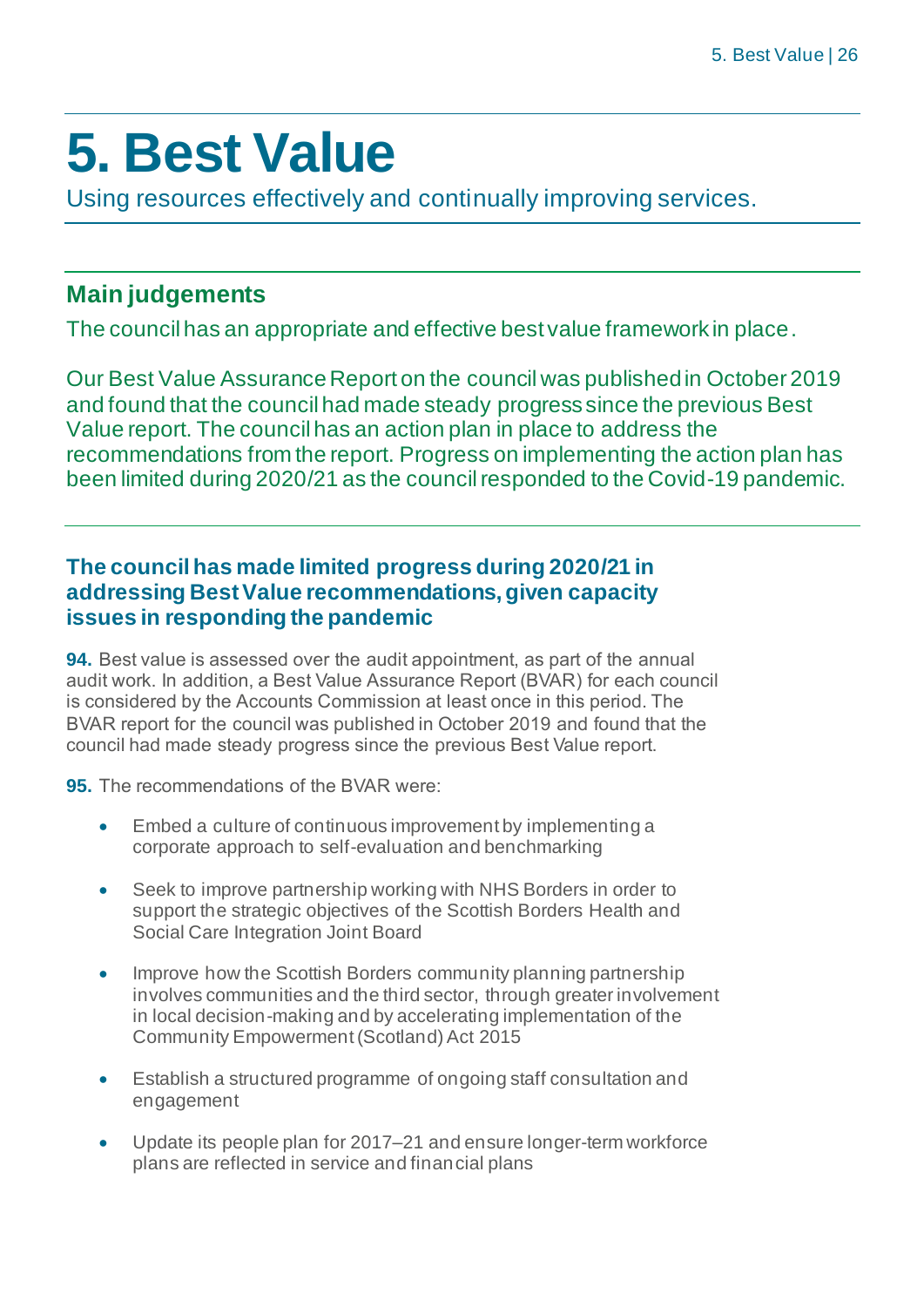- Support members' continuing professional development by tailoring training to meet their individual needs, and use technology to make training more accessible
- Ensure performance reports to members and the public are more comprehensive and balanced, and that they cover service performance and delivery of the Fit for 2024 programme.

**96.** As the council reported in their Annual Governance Statement, progress in implementing the 40 actions that support these points above has been slow during 2020/21 as the officers responsible for the plan's implementation were heavily involved in the council's response to Covid-19.

<span id="page-26-0"></span>**97.** A Best Value Implementation Plan was presented to the Audit & Scrutiny Committee in February 2021. Overall, the council are reporting audit recommendations are either fully complete (30%) or partially complete (approximately 60%) with the remainder less than 20% complete. Management intend to provide a further update before the end of December 2021. We will follow up progress as part of our 2021/22 audit.

#### **Performance management arrangements are satisfactory in the circumstances**

**98.** The council's performance management arrangements were considered in our BVAR, issued in October 2019. We identified that the council has an established performance management framework that managers and councillors clearly understand. Performance was noted as good or improving in the key service areas of education and social work and the council's performance was maintained or improved on 68 per cent of national indicators relevant to its priorities and services between 2013/14 and 2017/18. However, the report found that the council needs to embed a culture of continuous improvement by implementing a corporate approach to self-evaluation and benchmarking.

**99.** The council participates in the Local Government Benchmarking Framework (LGBF). The framework aims to bring together a wide range of information about how all Scottish councils perform in delivering better services to local communities, including the cost of services and how satisfied citizens are with them.

**100.** The council's Executive Committee usually receives quarterly performance reports throughout the year and an annual performance report. The pandemic disrupted this timetable and performance reports were presented in January 2021 for quarter 1 and 2, March 2021 for quarter 3, and June 2021 for the annual report and quarter 4. These reports monitor progress against the council's key priorities as set out in its Corporate Plan. The performance reports are also made available to the public through the performance section of the council's website.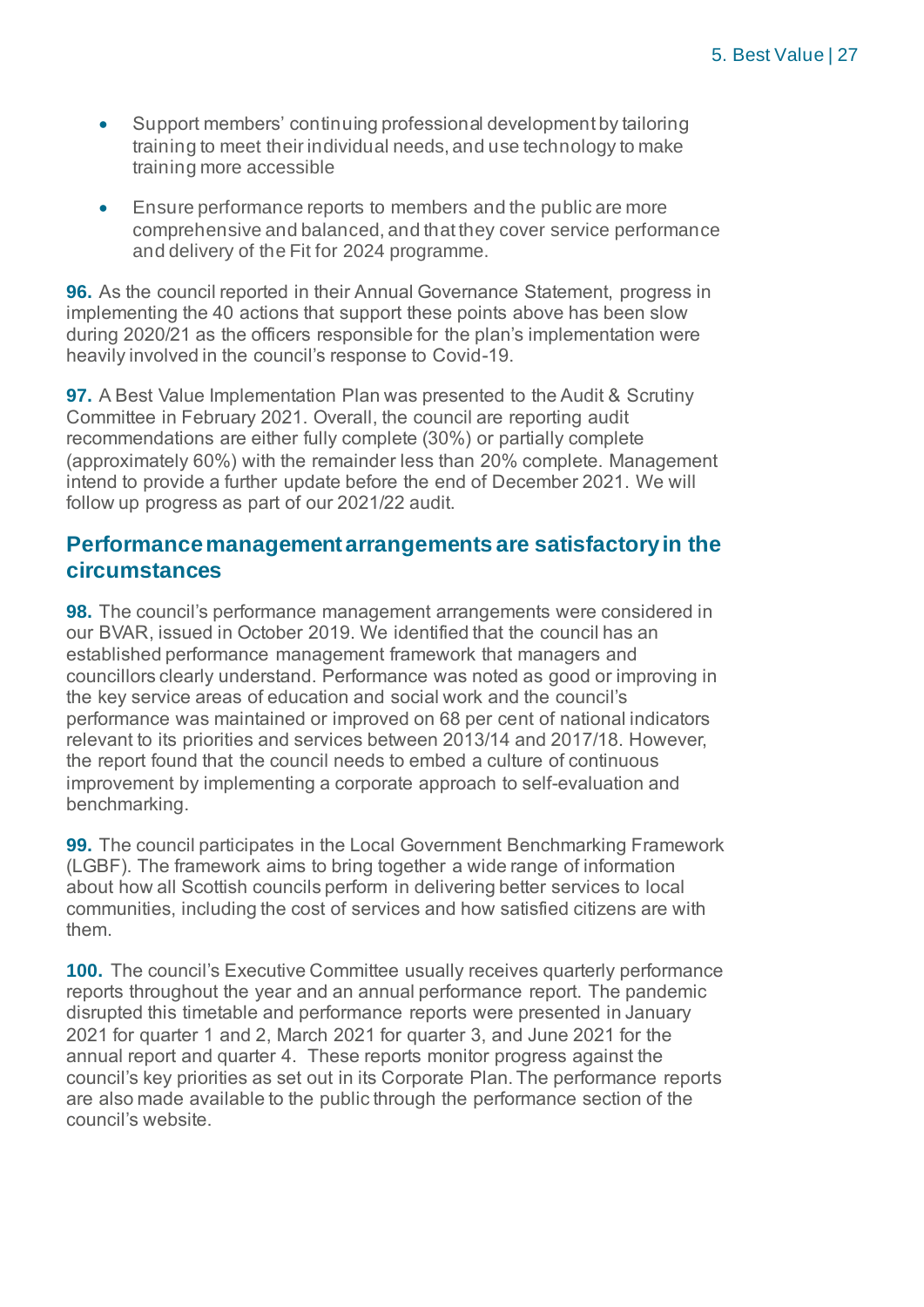#### **Statutory performance indicators (SPIs) are being met**

**101.** The Accounts Commission has a statutory responsibility to define the performance information that councils must publish. In turn, councils have their own responsibility, under their Best Value duty, to report performance to the public. The commission does not prescribe how councils should report this information but expects them to provide the public with fair, balanced and engaging performance information.

**102.** The Accounts Commission issued a revised 2018 Statutory Performance Information Direction in December 2018 which requires a council to report:

- its performance in improving local public services provided by the council (on its own and with its partners and communities), and progress against agreed desired outcomes;
- its own assessment and independent audit assessments of how it is performing against its duty of Best Value, and how it plans to improve these assessments and how it (with its partners where appropriate) has engaged with and responded to its diverse communities.

**103.** We have evaluated the council's arrangements for fulfilling the above requirements and concluded that the arrangements are satisfactory. The council publishes an annual performance report which mostly meets the requirements listed in the paragraph above. We noted that the council does not have arrangements in place to engage with communities regarding the type of information to be reported. Improving community engagement is one of the actions identified in response to the council's 2019 BVAR and this will be followed up as part of our BVAR follow up work.

#### **National performance audit reports**

**104.** Audit Scotland carries out a national performance audit programme on behalf of the Accounts Commission and the Auditor General for Scotland. During 2020/21, Audit Scotland published a number of reports which may be of interest to the council. These are outlined i[n Appendix 4.](#page-37-0)

**105.** The council has good arrangements in place for considering national reports issued during the year, with the reports being considered by the Audit and Scrutiny Committee on a regular basis.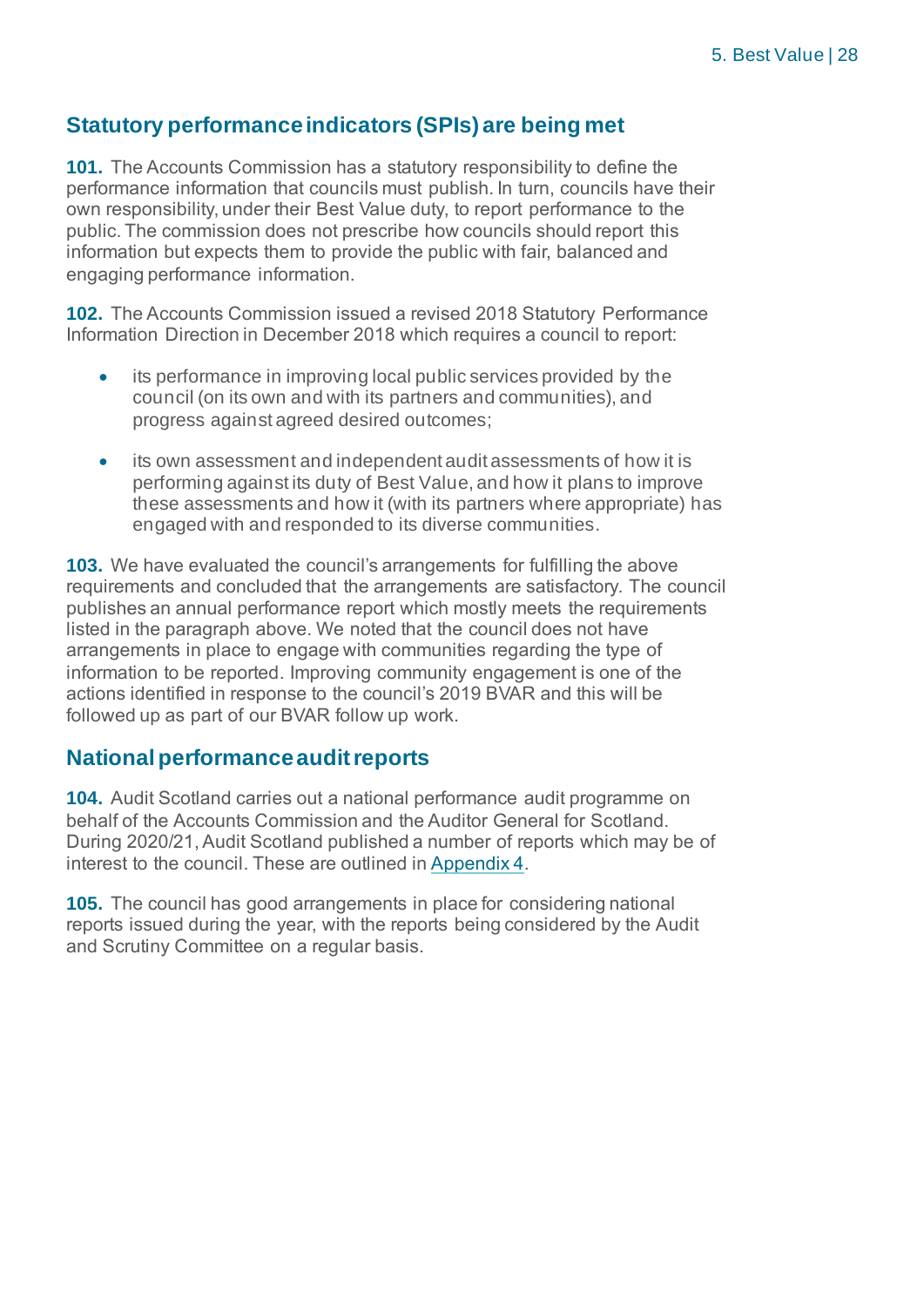### <span id="page-28-0"></span>**Appendix 1** Action plan 2020/21

#### **2020/21 recommendations**

#### **Issue/risk Recommendation Agreed management action/timing 1. Asset valuations** The Balance Sheet includes property, plant and equipment with a total value of £607 million. The council has a five-year rolling valuation programme as detailed in Note 12 of the The council should: review their accounting policy and consider valuing assets at 31 March, rather than at 1 April; and consider valuing 20% of each asset category annually rather than each asset category every five years review will be undertaken. **Responsible officer Environment Agreed date**

In line with the Council's asset policy, assets were revalued at 1 April 2020. Given 2020/21 has been an exceptional year with the Covid-19 pandemic which affected how the council operated, we needed further evidence for the asset values at 31 March 2021. The valuer's certificate also included material uncertainty which was inconsistent with the latest guidance from RICS.

accounts.

Risk - that a value at 1 April is not representative of fair value as at 31 March the following year, as required by the Code.

#### **2. Assets on Common Good land**

A judicial review concluded that all council assets built on Common Good land cannot be considered as owned separately from the land they

The council should conclude the process of reviewing the legal and accounting implications of the judicial ruling by March 2022 and make any accounting adjustments in the 2021/22 annual accounts of the

A review group has been established to review the assets built on Common Good Land. This review aims to conclude findings and implement actions including

which can lead to large

[Exhibit 2, point 1](#page-9-0) 

swings in asset values

Agreed. The recommended

Director, Infrastructure and

31 January 2022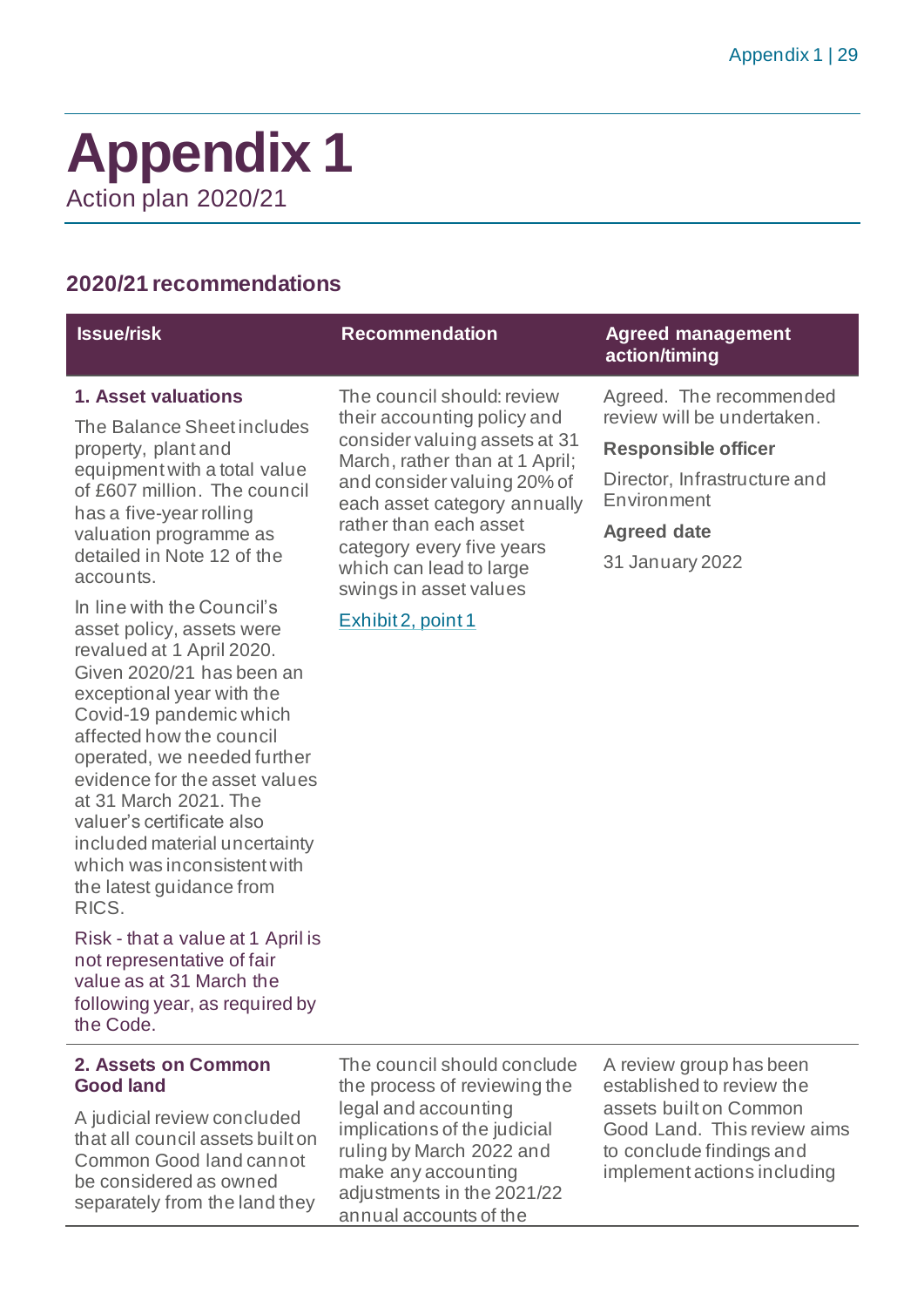#### Appendix 1 | 30

| <b>Issue/risk</b>                                                                                                                                                                                                                                                                                                                                                                                                                                       | <b>Recommendation</b>                                                                                                                                                                                                          | <b>Agreed management</b><br>action/timing                                                                                                                                                                                    |
|---------------------------------------------------------------------------------------------------------------------------------------------------------------------------------------------------------------------------------------------------------------------------------------------------------------------------------------------------------------------------------------------------------------------------------------------------------|--------------------------------------------------------------------------------------------------------------------------------------------------------------------------------------------------------------------------------|------------------------------------------------------------------------------------------------------------------------------------------------------------------------------------------------------------------------------|
| stand on and are therefore<br>Common Good assets.                                                                                                                                                                                                                                                                                                                                                                                                       | council and Common Good<br>Funds.                                                                                                                                                                                              | any accounting adjustments<br>required by March 2022.                                                                                                                                                                        |
| <b>Scottish Borders Council has</b><br>a number of operational<br>assets which stand on<br>Common Good land. The full<br>list of affected assets is still to<br>be determined. The council is<br>in the process of reviewing<br>the legal and accounting<br>implications of the judicial<br>ruling and expects to<br>conclude the process in time<br>for the preparation of the<br>2021/22 accounts.<br>Risk-the Common Good<br>Funds omit assets which | Exhibit 2, point 2                                                                                                                                                                                                             | <b>Responsible officer</b><br>Pensions & Investments<br>Manager<br><b>Agreed date</b><br>31 March 2022                                                                                                                       |
| rightly belong to them.<br>3. Internal recharges<br>Through our testing of new<br>assets we learned that they<br>included some internal<br>recharges to capital<br>expenditure, for work such as<br>architect fees and road<br>overlays. However, the<br>evidence to support the<br>amounts recharged was not<br>clear or comprehensive.<br>Risk – items are being<br>incorrectly capitalised and<br>revenue expenditure is<br>understated.             | The council should revisit the<br>rationale and calculations to<br>confirm the basis for<br>recharges remains relevant<br>and accurate so that the<br>amount that has been<br>capitalised is defensible.<br>Exhibit 2, point 3 | Agreed. Work has<br>commenced to ensure there<br>is a sound, rationale for<br>recharges to capital for<br>2021/22.<br><b>Responsible officer</b><br><b>Financial Services Manager</b><br><b>Agreed date</b><br>31 March 2022 |
| 4. Scottish Water balance<br>The council collects<br>water/sewage rates on behalf<br>of Scottish Water as an<br>agency arrangement as part<br>of Council Tax collection. In<br>the accounts, Note 30<br>Creditors includes a £1.0<br>million debtor balance<br>relating to Scottish Water for<br>water/sewage amounts<br>written off as part of council                                                                                                 | The council should liaise with<br>Scottish Water on this historic<br>balance and determine<br>whether it can be removed<br>from the council's ledger.<br>Exhibit 2, point 4                                                    | Agreed.<br><b>Responsible officer</b><br><b>Financial Services Manager</b><br><b>Agreed date</b><br>31 March 2022                                                                                                            |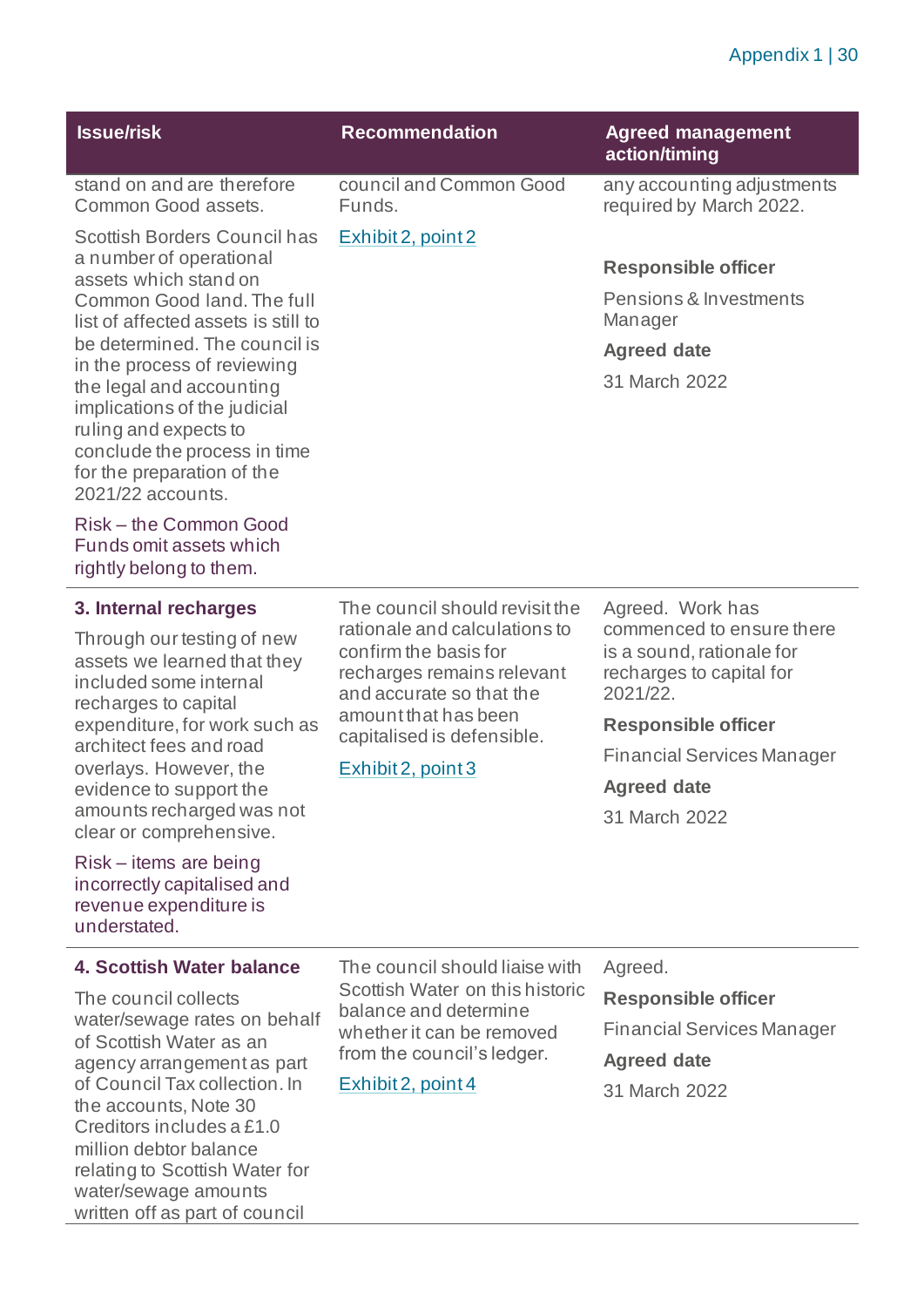| <b>Issue/risk</b>                                                                                                                                                                                               | <b>Recommendation</b>                                                                                                                                                        | <b>Agreed management</b><br>action/timing                                                                                                                                                                                            |                                                                 |
|-----------------------------------------------------------------------------------------------------------------------------------------------------------------------------------------------------------------|------------------------------------------------------------------------------------------------------------------------------------------------------------------------------|--------------------------------------------------------------------------------------------------------------------------------------------------------------------------------------------------------------------------------------|-----------------------------------------------------------------|
| tax write offs. The write offs<br>are mostly historic from<br>2014/15 onwards.                                                                                                                                  |                                                                                                                                                                              |                                                                                                                                                                                                                                      |                                                                 |
| Risk – this understates<br>Creditors unnecessarily and<br>remains an unresolved<br>balance that sits in the<br>ledger.                                                                                          |                                                                                                                                                                              |                                                                                                                                                                                                                                      |                                                                 |
| <b>5. Non-Domestic Rates</b>                                                                                                                                                                                    | The council should do further                                                                                                                                                | Agreed.                                                                                                                                                                                                                              |                                                                 |
| Our testing found that the<br>calculation of the NDR debtor<br>is not consistent with the                                                                                                                       | work and analysis to ensure<br>that they are fully consistent<br>with the Code.<br>Exhibit 2, point 5                                                                        |                                                                                                                                                                                                                                      | <b>Responsible officer</b><br><b>Financial Services Manager</b> |
| Code. Specifically, the<br>balance in Note 30 Other<br>Receivables, relating to NDR<br>includes taxpayers' debt<br>rather than what the council<br>is due to receive from or pay<br>to the Scottish Government. |                                                                                                                                                                              | <b>Agreed date</b><br>31 March 2022                                                                                                                                                                                                  |                                                                 |
| Risk – the council's reporting<br>to the Scottish Government<br>on Non-Domestic Rates is<br>inconsistent with the Code.                                                                                         |                                                                                                                                                                              |                                                                                                                                                                                                                                      |                                                                 |
| 6. NFI match investigation<br>As at September 2021, the<br>council had not investigated<br>any NFI matches due to<br>ongoing capacity issues in<br>the relevant service areas.<br>NFI includes data matching    | The council should<br>investigate a sample of<br>recommended and further<br>matches to be assured that<br>they are not indicative of<br>fraud or error<br>Paragraphs 67. 68. | Integrity Group at its meeting<br>in October 2021 will discuss<br>resourcing to progress review<br>of NFI 2020-2021 data<br>matches with the aim to<br>develop a plan for the next<br>three months on data match<br>review activity. |                                                                 |
| on business support grants<br>where weaknesses in<br>controls were identified by                                                                                                                                |                                                                                                                                                                              | <b>Responsible officer</b><br><b>Chief Officer Audit &amp; Risk</b>                                                                                                                                                                  |                                                                 |
| internal audit.                                                                                                                                                                                                 |                                                                                                                                                                              | <b>Agreed date</b>                                                                                                                                                                                                                   |                                                                 |
| Risk – there are fraud and<br>errors undetected without<br>investigating the data<br>matches                                                                                                                    |                                                                                                                                                                              | 31 March 2022                                                                                                                                                                                                                        |                                                                 |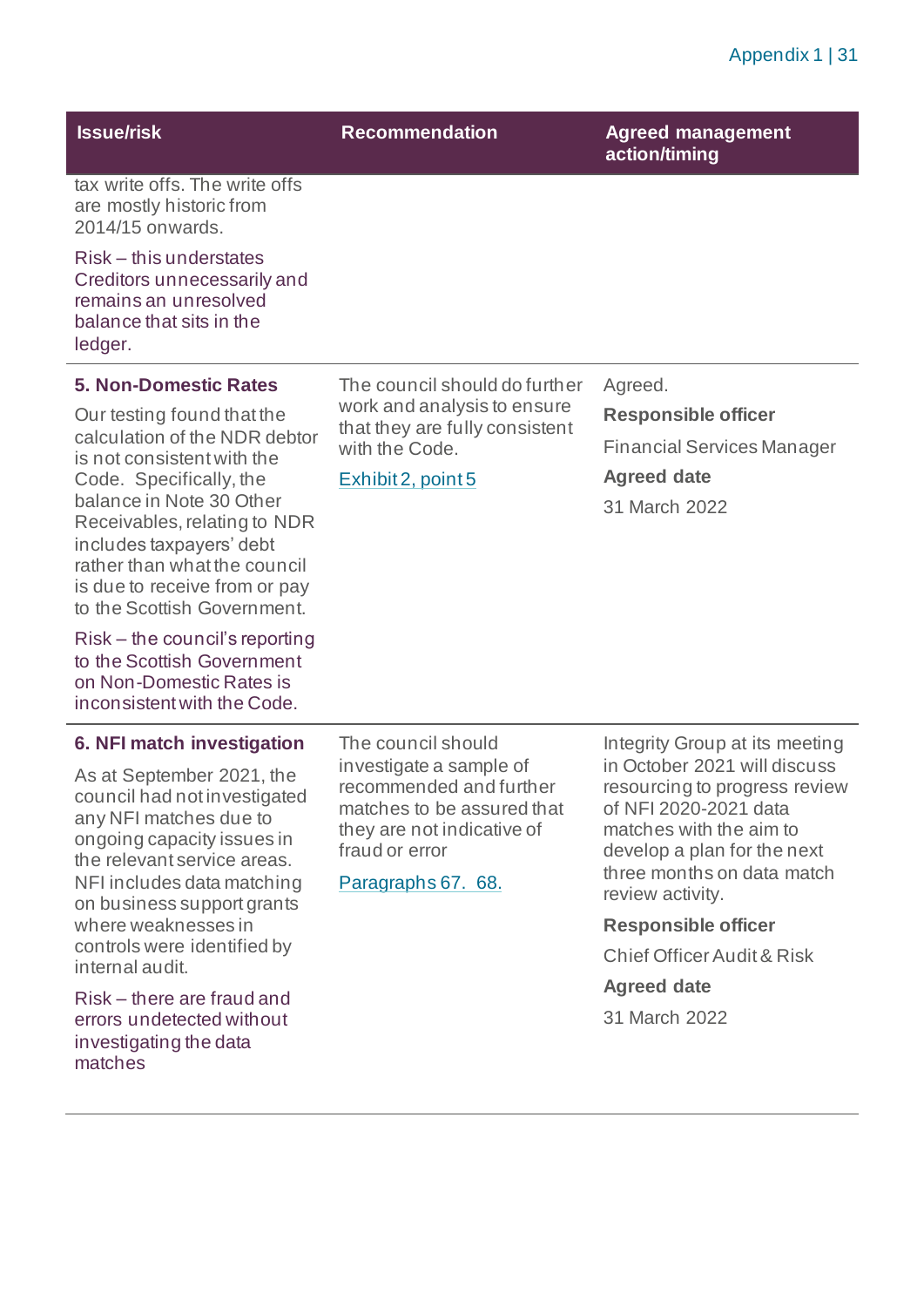### **Follow-up of prior year recommendations**

improvement actions are not

being addressed.

| <b>Issue/risk</b>                                                                                                                                                                                                                                                                                                 | <b>Recommendation</b>                                                                                                                                               | <b>Agreed management</b><br>action/timing                                                                                                       |
|-------------------------------------------------------------------------------------------------------------------------------------------------------------------------------------------------------------------------------------------------------------------------------------------------------------------|---------------------------------------------------------------------------------------------------------------------------------------------------------------------|-------------------------------------------------------------------------------------------------------------------------------------------------|
| <b>7. Best Value Action Plan</b><br>The council agreed an action<br>plan in December 2019 in<br>response to the Best Value<br><b>Assurance Report (BVAR)</b><br>published in October 2019.<br>Updates on progress with the<br>action plan were delayed due<br>the council's response to the<br>Covid-19 pandemic. | The council should ensure<br>that Best Value improvement<br>recommendations continue to<br>be actioned and progress<br>reported to committees.<br>Paragraphs 94.97. | In Progress<br><b>Responsible officer</b><br>Senior Manager-Business<br><b>Strategy &amp; Resources</b><br><b>Revised date</b><br>31 March 2022 |
| Risk - that required                                                                                                                                                                                                                                                                                              |                                                                                                                                                                     |                                                                                                                                                 |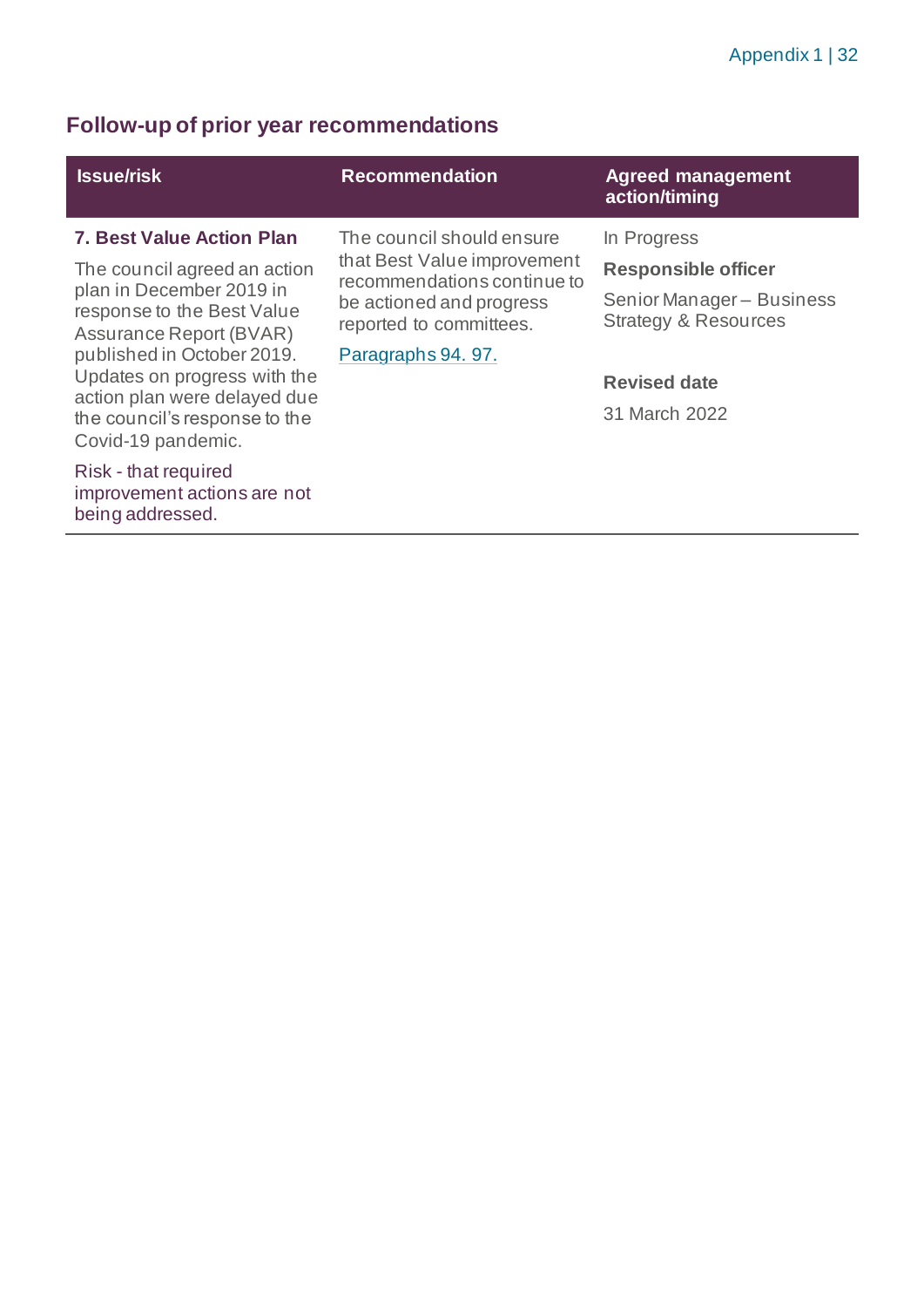# <span id="page-32-0"></span>**Appendix 2**

Significant audit risks identified during planning

The table below sets out the audit risks we identified during our planning of the audit and how we addressed each risk in arriving at our conclusion. The risks are categorised between those where there is a risk of material misstatement in the annual accounts and those relating our wider responsibility under th[e Code](http://www.audit-scotland.gov.uk/report/code-of-audit-practice-2016)  [of Audit Practice 2016.](http://www.audit-scotland.gov.uk/report/code-of-audit-practice-2016)

| <b>Audit risk</b>                                                                                                                                                                                                                                                                                                                                                                                                                                                                                                                                                                                                                 | <b>Assurance procedure</b>                                                                                                                                                                                                                                     | <b>Results and</b><br>conclusions                                                                                                                                                                                        |
|-----------------------------------------------------------------------------------------------------------------------------------------------------------------------------------------------------------------------------------------------------------------------------------------------------------------------------------------------------------------------------------------------------------------------------------------------------------------------------------------------------------------------------------------------------------------------------------------------------------------------------------|----------------------------------------------------------------------------------------------------------------------------------------------------------------------------------------------------------------------------------------------------------------|--------------------------------------------------------------------------------------------------------------------------------------------------------------------------------------------------------------------------|
| 1. Risk of material misstatement<br>due to fraud caused by<br>management override of controls<br>Although we have not identified any<br>specific risks of management<br>override relating to the<br>council, International Standard<br>on Auditing (ISA) 240 requires that<br>audits are planned to consider the<br>risk of material misstatement in the<br>financial statements caused by<br>fraud, which is presumed to be a<br>significant risk in any audit. This<br>includes the risk of fraud due to<br>the management override of<br>controls in order to change the<br>position disclosed in the financial<br>statements. | Detailed testing of journal<br>entries.<br>Review of accounting<br>estimates and accounting<br>policies.<br>Focused testing of accruals<br>and prepayments.<br>Evaluation of significant<br>transactions that are outside<br>the normal course of<br>business. | No unusual or inappropriate<br>transactions were identified as<br>part of detailed testing of<br>journal entries.<br>No significant transactions<br>outside the normal course of<br>council business were<br>identified. |
| 2. Risk of material misstatement<br>caused by fraud over income and<br>expenditure<br>The council receives a significant                                                                                                                                                                                                                                                                                                                                                                                                                                                                                                          | Analytical procedures<br>on material income and<br>expenditure streams.<br>Detailed substantive testing                                                                                                                                                        | Sample testing of income and<br>expenditure transactions<br>confirmed that these were in<br>the normal course of business.                                                                                               |

amount of income in addition to Scottish Government funding. The extent and complexity of income means that, in accordance with ISA 240, there is a risk of fraud. This relates to various fees and charges, service income, council tax and nondomestic rates income.

of income transactions focusing on the areas of greatest risk.

Detailed substantive testing of expenditure including housing benefit transactions.

Our conclusion is that the council's systems of internal control minimise the risk of fraud over income and expenditure.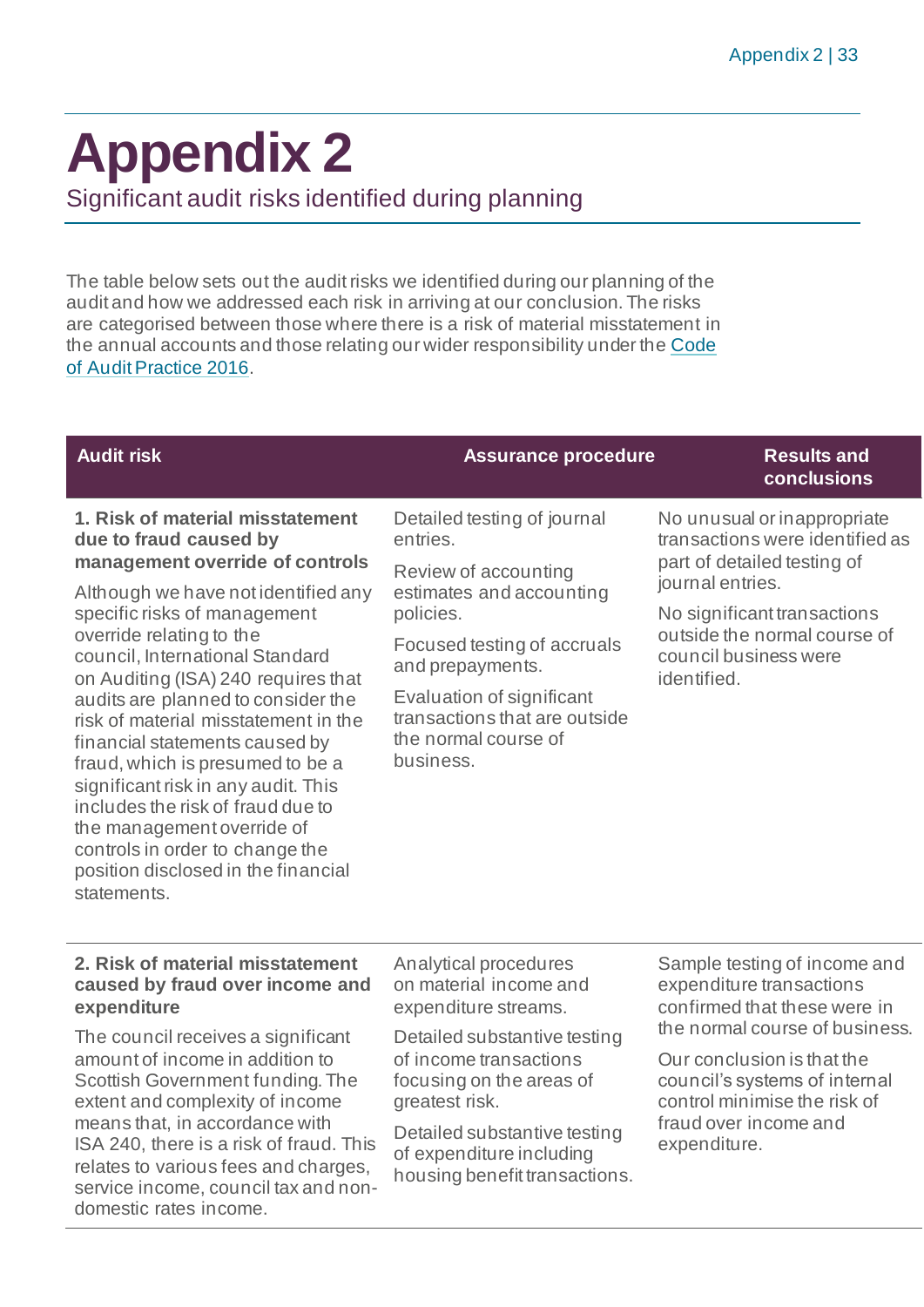| <b>Audit risk</b>                                                                                                                                                                                                                                                                                                                                                                                 | <b>Assurance procedure</b>                                                                                                                                                                           | <b>Results and</b><br>conclusions                                                                                                                                                                    |
|---------------------------------------------------------------------------------------------------------------------------------------------------------------------------------------------------------------------------------------------------------------------------------------------------------------------------------------------------------------------------------------------------|------------------------------------------------------------------------------------------------------------------------------------------------------------------------------------------------------|------------------------------------------------------------------------------------------------------------------------------------------------------------------------------------------------------|
| Practice Note 10 (Audit of financial<br>statements of public sector bodies in<br>the UK) and the Code of Audit<br>Practice expands the ISA 240<br>assumption on fraud over income to<br>aspects of expenditure. The council<br>incurs significant expenditure in<br>areas such as welfare benefits,<br>social care payments and grants.                                                           | Review of internal audit work<br>on systems of internal<br>control.                                                                                                                                  |                                                                                                                                                                                                      |
| 3. Risk of material misstatement<br>due to estimations and<br>judgements                                                                                                                                                                                                                                                                                                                          | Completion of 'review of the<br>work of an expert' for the<br>professional valuer and                                                                                                                | Our work on the review of the<br>professional valuer confirmed<br>that we could rely on the asset                                                                                                    |
| There is a significant degree of<br>subjectivity in the measurement and<br>valuation of the material account<br>areas of non-current assets,<br>pension liabilities and provisions.<br>This subjectivity represents an<br>increased risk of misstatement in<br>the financial statements.                                                                                                          | actuary.<br>Focused substantive testing<br>of key areas; such as detailed<br>review of provisions and<br>contingent liabilities, valuation<br>and impairment of non-<br>current assets and triennial | valuation information being<br>provided. As part of the<br>2020/21 work we also<br>considered whether the impact<br>of Covid-19 on asset values<br>had been appropriately<br>assessed by the valuer. |
|                                                                                                                                                                                                                                                                                                                                                                                                   | valuation from the actuary.<br>Review the appropriateness<br>of the council's accounting<br>policies in these areas.                                                                                 | We confirmed that pension<br>valuations provided by the<br>actuary are correctly reflected<br>in the 2020/21 financial<br>statements.                                                                |
|                                                                                                                                                                                                                                                                                                                                                                                                   |                                                                                                                                                                                                      | Sample testing of contingent<br>liabilities, and provisions<br>confirmed they were<br>appropriate.                                                                                                   |
|                                                                                                                                                                                                                                                                                                                                                                                                   |                                                                                                                                                                                                      | Our conclusion is that the<br>estimates and judgements<br>used are appropriate.                                                                                                                      |
| 4. Risk of misstatement due to<br><b>Covid-19 disclosure requirements</b>                                                                                                                                                                                                                                                                                                                         | Review further technical<br>guidance when available and<br>discuss with the council's                                                                                                                | Reviewed technical guidance<br>from LASAAC and used this to                                                                                                                                          |
| During 2020/21 the council has<br>administered significant Covid-19<br>support grants on behalf of the<br>Scottish Government in excess of<br>£40 million to date. Under IFRS 15,<br>these payments are made on an<br>'agency basis' and will therefore not<br>be recognised in the council's<br>Comprehensive Income and<br>Expenditure Statement in the annual<br>accounts. Instead, additional | finance team.<br><b>Review Covid-19 disclosures</b>                                                                                                                                                  | evaluate Covid-19 disclosures<br>in the 2020/21 accounts. One<br>accounting issue identified as                                                                                                      |
|                                                                                                                                                                                                                                                                                                                                                                                                   | in the 2020/21 annual<br>accounts for accuracy and<br>completeness.                                                                                                                                  | set out in paragraph 48.<br>Our conclusion is the<br>disclosures are materially<br>accurate and appropriate.                                                                                         |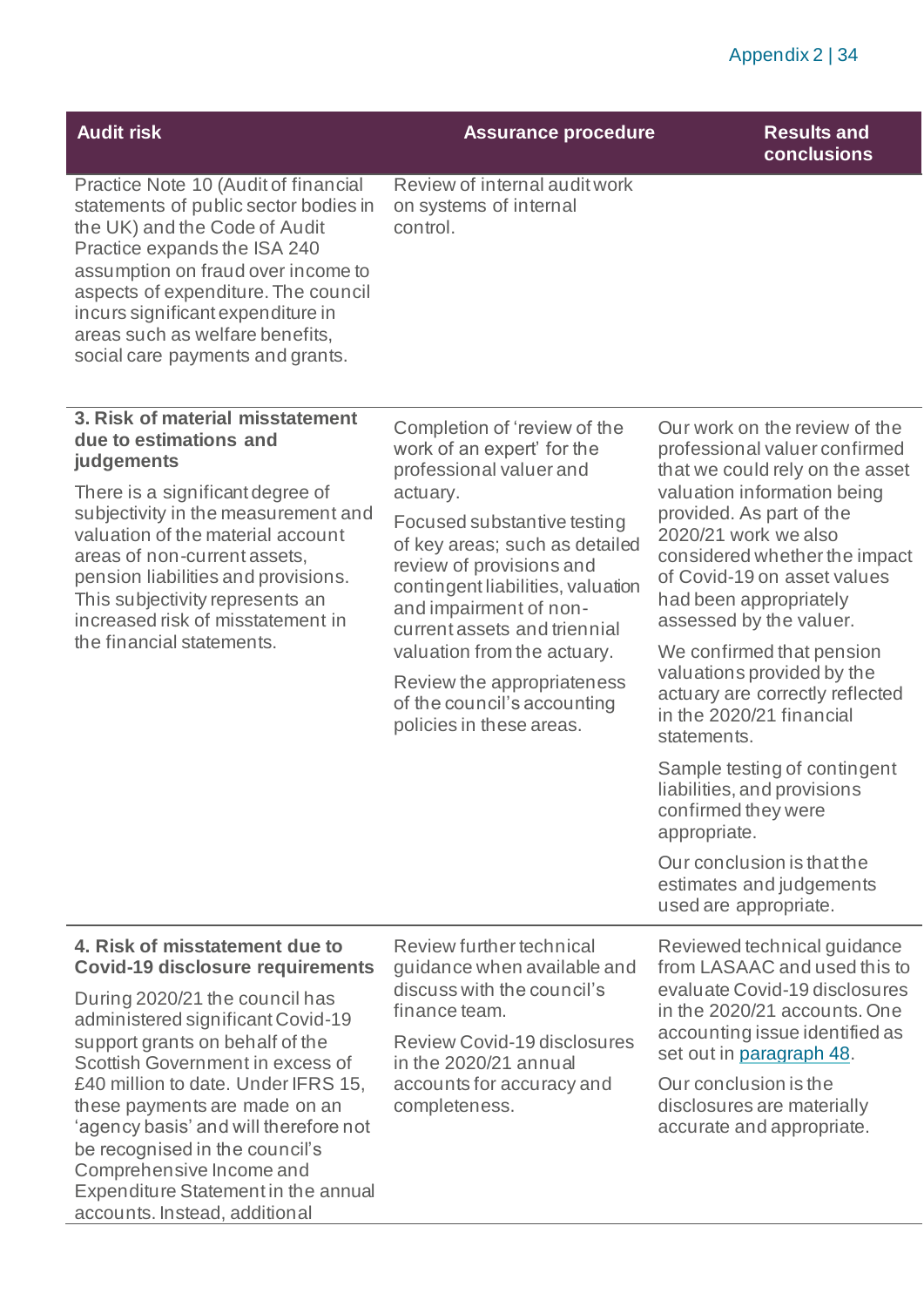disclosures are expected to be required in the 2020/21 annual accounts to report these grant payments accurately, and to promote transparency for users of the accounts. There is a risk of disclosure misstatement for this new area of agency expenditure. This will need to be separated from the Covid-19 funding the council has received to support its own budget.

#### **Audit risk Assurance procedure Results and**

**conclusions**

#### **Risks identified from the auditor's wider responsibility under the Code of Audit Practice**

| <b>Audit risk</b>                                                                                                                                                                                                                     | <b>Assurance procedure</b>                                                                                                                | <b>Results and conclusions</b>                                                        |
|---------------------------------------------------------------------------------------------------------------------------------------------------------------------------------------------------------------------------------------|-------------------------------------------------------------------------------------------------------------------------------------------|---------------------------------------------------------------------------------------|
| 5. Financial sustainability                                                                                                                                                                                                           | Review of budget reports and                                                                                                              | Our sample of cut off testing                                                         |
| The pandemic has had<br>significant impact on the                                                                                                                                                                                     | updated financial plans as<br>and when available.                                                                                         | confirmed expenditure and<br>income correctly accounted<br>for in the correct period. |
| council's revenue and capital<br>financial plans. Budget<br>pressures amounting to £28m<br>have been identified for the<br>2020/21 financial year.                                                                                    | Focused cut-off testing at<br>year-end to confirm<br>expenditure and income has<br>been accounted for in the<br>correct financial period. | Management commentary<br>disclosed key financial risks.                               |
| Additional funding from<br>Scottish Government and re-<br>allocated resources have<br>been used to offset these<br>pressures, with the council<br>forecasting a break-even<br>position for 2020/21. The<br>council, like other public | Review of management<br>commentary in annual report<br>and accounts to ensure<br>financial risks are adequately<br>explained              |                                                                                       |
| sector bodies, will need to<br>continue reviewing the<br>ongoing impact and response                                                                                                                                                  |                                                                                                                                           |                                                                                       |
| to the pandemic. Capital<br>plans are also having to be<br>continually revised. Any                                                                                                                                                   |                                                                                                                                           |                                                                                       |
| further financial implications<br>and uncertainties will require                                                                                                                                                                      |                                                                                                                                           |                                                                                       |
| to be carefully managed<br>leading into 2021/22. This                                                                                                                                                                                 |                                                                                                                                           |                                                                                       |
| may lead to a risk of budget<br>shortfalls and achievement of<br>planned savings, affecting the                                                                                                                                       |                                                                                                                                           |                                                                                       |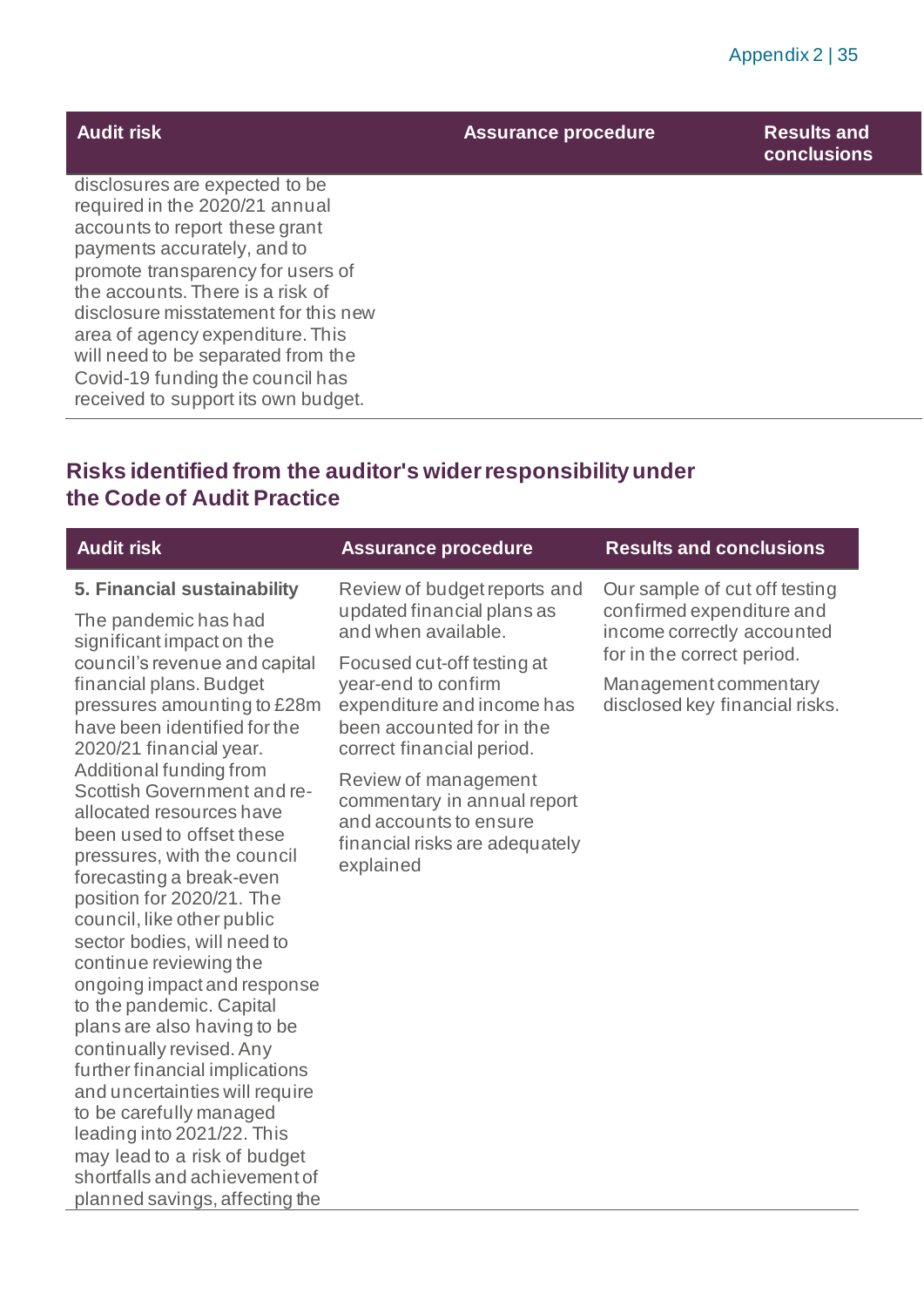**Audit risk Assurance procedure Results and conclusions**

delivery of the 'Fit for 2024' programme. Shortfalls may require to be funded from reserves which is only a short-term solution.

#### **6. Cyber security and disaster recovery**

The council, together with its partner CGI, have accelerated its digital plans and improvements to the ICT infrastructure. For example, the roll out of working from home arrangements for staff and 'Inspire Learning' (online learning) for school children and teachers. A number of risks continue to be managed:

Cyber security risk: The council is currently undertaking cyber essentials plus (CE+) re-accreditation (last certification was achieved in September 2019).

Disaster recovery arrangements: A move to the new Waterton data centre back up facility in Wales (which will be managed by CGI) has been postponed for over a year, in part due to the pandemic. This is now scheduled for March 2021. Full disaster recovery (DR) testing has not recently taken place due to this delay.

This places the council at risk of cyber-attack and business continuity failure. Discuss ongoing ICT arrangements with the council's IT Client Manager.

Review the refreshed Digital Strategy and related ICT policies to assess their appropriateness.

Review the council's progress with recommendations contained in the recent Audit Scotland report 'Digital Progress in Local Government'(January2021).

.

Our work found there was progress in this area as outlined at paragraph[s 90.](#page-23-0)  [92. b](#page-23-1)ut that the risks remain.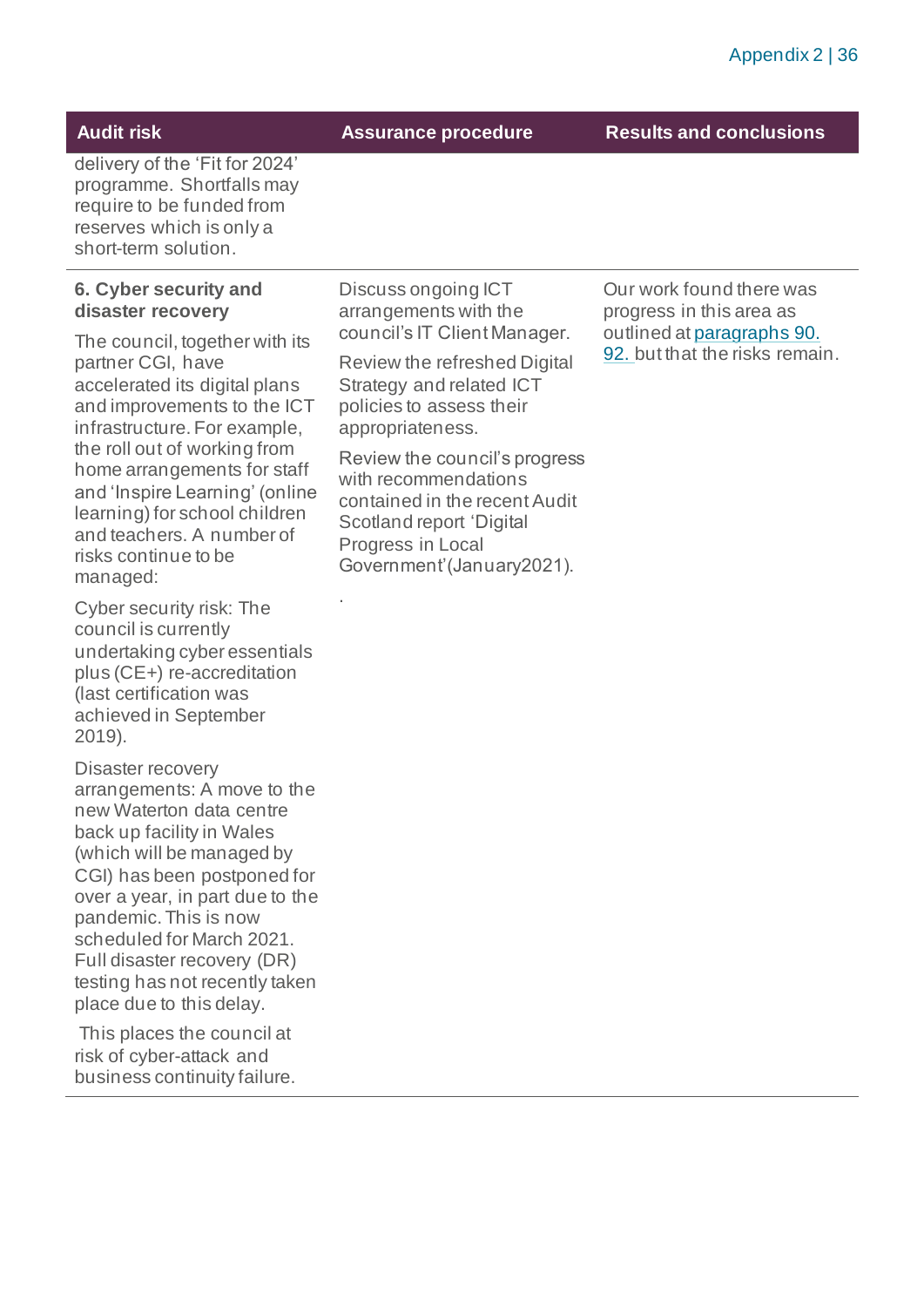# <span id="page-36-0"></span>**Appendix 3**

Summary of uncorrected misstatements

#### We report all uncorrected misstatements in the annual accounts that are individually greater than our reporting threshold of £0.1 million and request they be corrected.

The table below summarises uncorrected misstatements that were identified during our audit testing and have not been corrected by management. Cumulatively these errors are below our performance materiality level as explained in [paragraph 35.](#page-11-0) We are satisfied that these errors do not have a material impact on the financial statements.

| <b>Account areas</b>       | <b>Comprehensive</b><br>income and<br>expenditure<br><b>statement</b> |            | <b>Balance</b><br>sheet |                |
|----------------------------|-----------------------------------------------------------------------|------------|-------------------------|----------------|
|                            | Dr<br>£000                                                            | Cr<br>£000 | Dr<br>£000              | Cr<br>£000     |
| 1. Creditors               |                                                                       |            |                         | (112)          |
| <b>Debtors</b>             |                                                                       |            | 112                     |                |
| 2. Creditors               |                                                                       |            | 499                     |                |
| <b>Debtors</b>             |                                                                       |            |                         | (499)          |
| 3. Common Good Assets      |                                                                       |            | 111                     |                |
| <b>Revaluation Reserve</b> |                                                                       |            |                         | (111)          |
| <b>Total</b>               |                                                                       |            | 722                     | (722)          |
| <b>Net impact</b>          |                                                                       |            | $\overline{0}$          | $\overline{0}$ |

Notes:

Entry 1 relates school trip refunds reported as creditor rather than debtor due to unusual circumstances this year. The ledger code is normally a creditor balance. Entry 2 relates to accounting for £500 thank-you payment as outlined a[t paragraph 48.](#page-14-0) Entry 3 relates to historical errors in how common good assets have been capitalised as outlined a[t paragraph](#page-7-0) 23.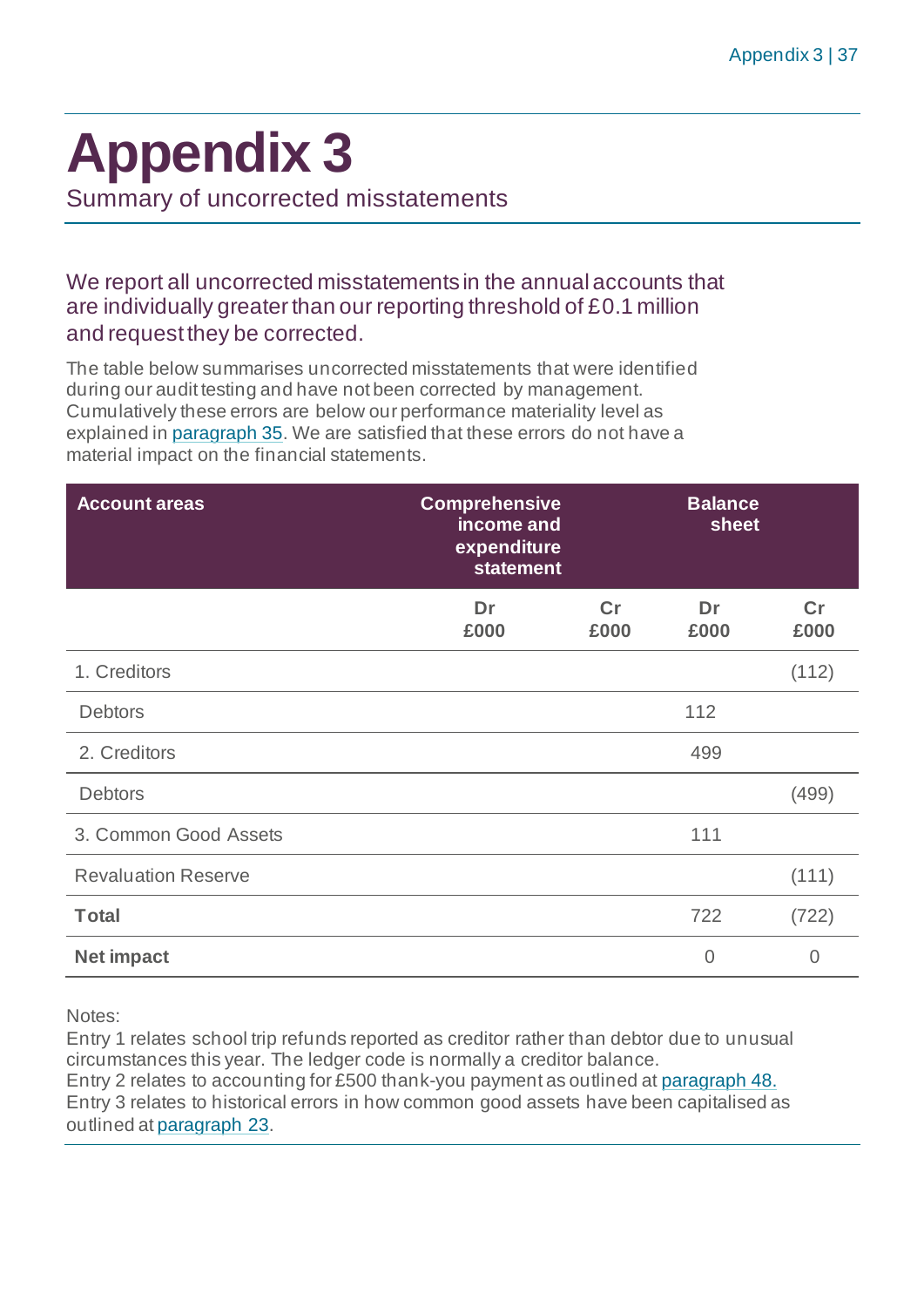## <span id="page-37-0"></span>**Appendix 4**

Summary of national performance reports 2020/21

April [Affordable housing](https://www.audit-scotland.gov.uk/report/affordable-housing)

June [Highlands and Islands Enterprise: Management of Cairngorm mountain and](https://www.audit-scotland.gov.uk/report/highlands-and-islands-enterprise-management-of-cairngorm-mountain-and-funicular-railway)  [funicular railway](https://www.audit-scotland.gov.uk/report/highlands-and-islands-enterprise-management-of-cairngorm-mountain-and-funicular-railway)

[Local government in Scotland Overview 2020](https://www.audit-scotland.gov.uk/report/local-government-in-scotland-overview-2020)

July [The National Fraud Initiative in Scotland 2018/19](https://www.audit-scotland.gov.uk/report/the-national-fraud-initiative-in-scotland-201819)

**January** [Digital progress in local government](https://www.audit-scotland.gov.uk/report/digital-progress-in-local-government)

[Local government in Scotland: Financial overview 2019/20](https://www.audit-scotland.gov.uk/report/local-government-in-scotland-financial-overview-201920)

February [NHS in Scotland 2020](https://www.audit-scotland.gov.uk/report/nhs-in-scotland-2020)

March [Improving outcomes for young people through school education](https://www.audit-scotland.gov.uk/report/improving-outcomes-for-young-people-through-school-education)